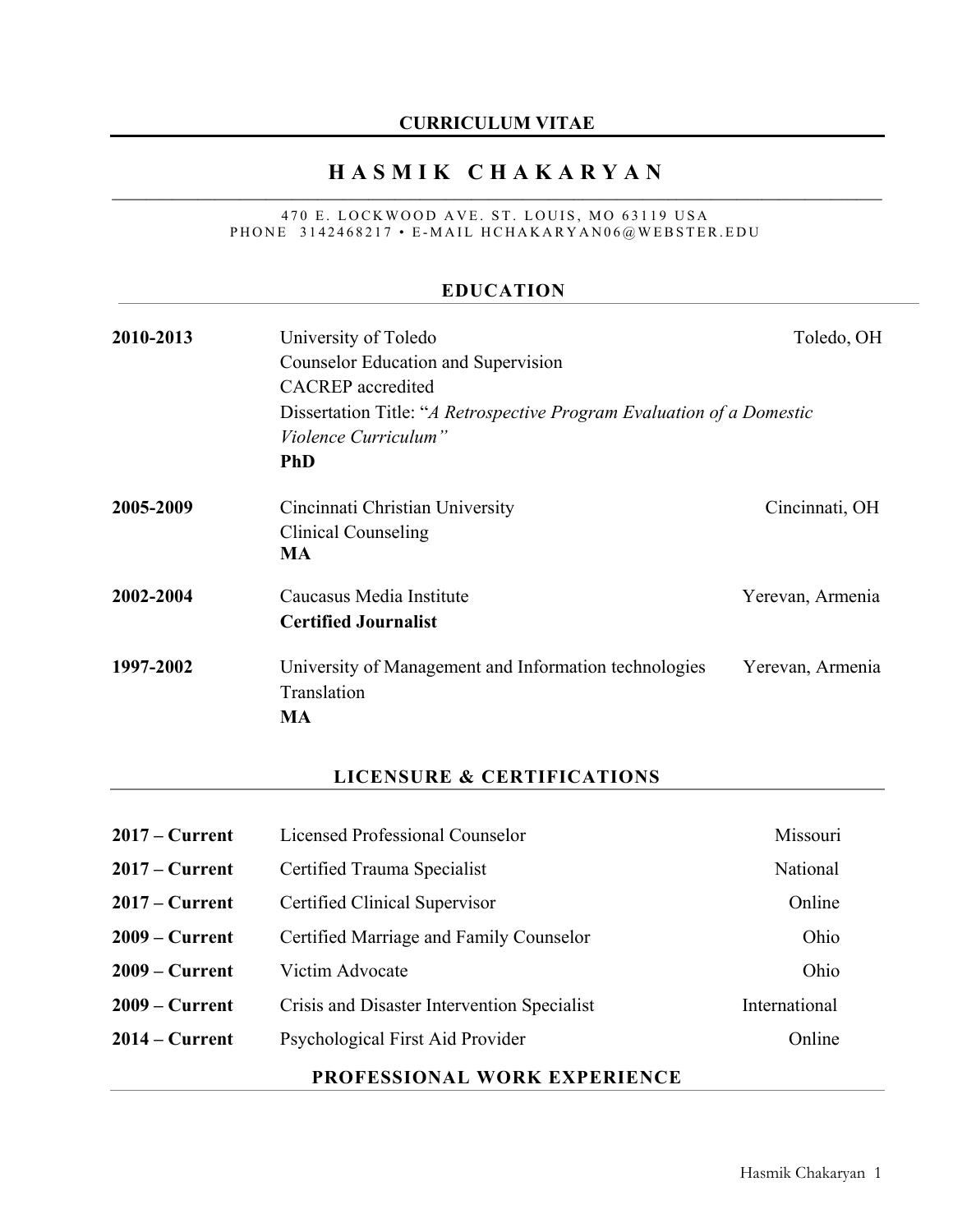# **ACADEMIC EXPERIENCE**

# 2013 – Current Department of Professional Counseling, Webster University St. Louis, MO *Assistant Professor*

- Design and instruct graduate-level counseling courses
- Supervise field experiences, maintain ongoing communication with site supervisors, review documentation, oversee activities of clinical skill development, conduct ongoing evaluation, maintain records
- Design and construct online courses, develop traditional courses that are webenhanced, design new courses (electives), monitor student learning progress
- Conduct assessment and student evaluations
- Scholarly and service activities, including Student Research
- Organized Webster Students Legislative Day participation in Jefferson City

# **2010 – 2013** University of Toledo Counseling Department Toledo, OH  *Instructor of Record*

- Designed and instructed undergraduate-level courses, both online and in-class. Maintained ongoing assessment of student learning progress and conducted various assessment activities.
- Coordinated extra-curricular activities, engaging students in out-of-classroom experiences to enhance their learning.

## **2010 – 2013** *Graduate Assistant*

- Co-taught & assisted in graduate-level courses, designed & graded assignments, supervised Master-level students in individual & group formats, provided ongoing feedback and evaluation to students & professor on record.
- Assisted in research with various professors and participated in team projects representing the department and the profession.
- Assisted in administrative tasks, represented the department at career fair, participated in student recruitment activities, represented the department and the student body at the University Graduate Council and other committees.
- Assisted in organization of the Human Rights Annual Conference, helped advertise the event to various universities throughout Ohio.

## **TEACHING EXPERIENCE**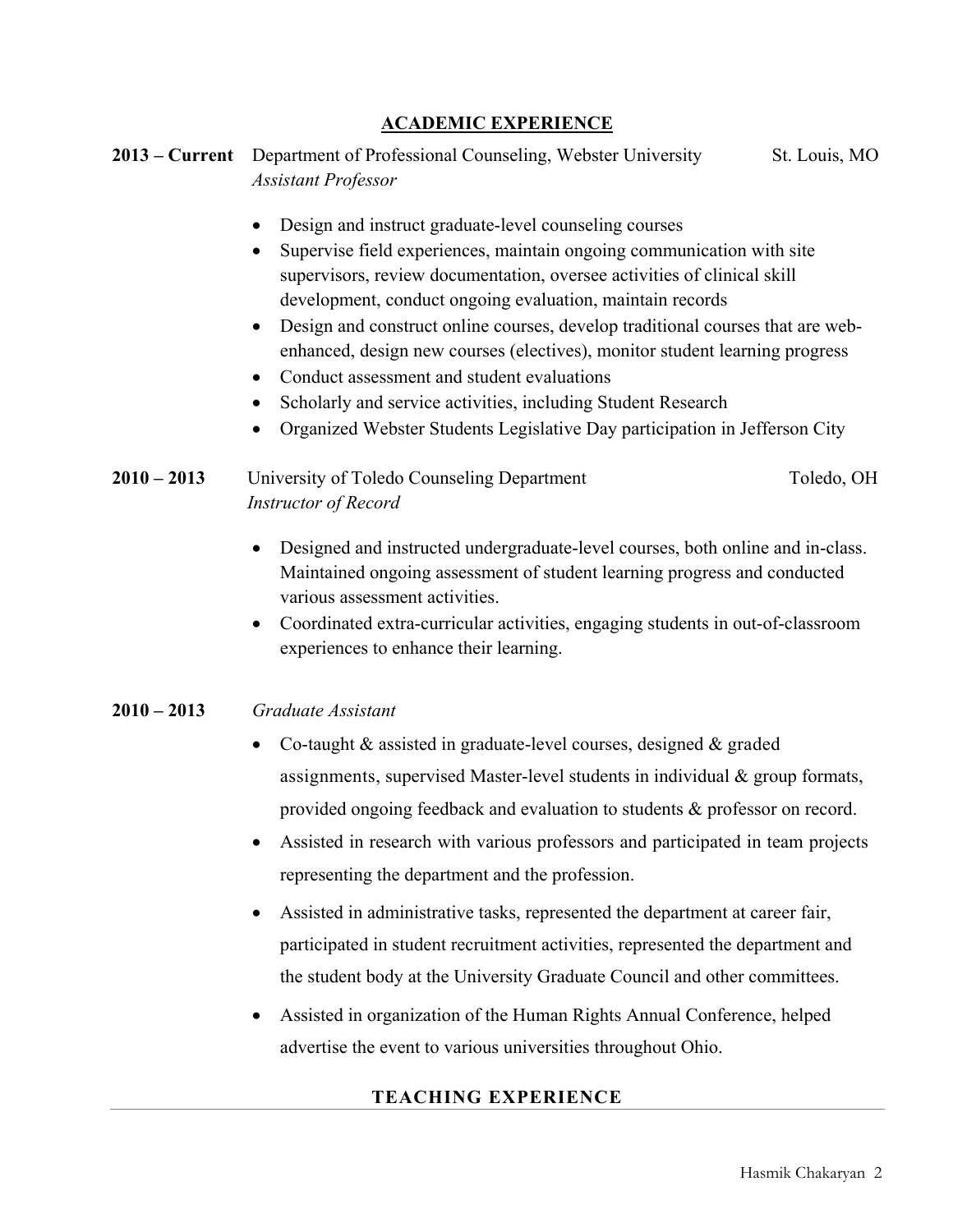*Webster University* 

| <b>Graduate Courses</b>                       |  |                                  | COUN 5450: Crisis, Trauma & Emergency Relief Counseling  |
|-----------------------------------------------|--|----------------------------------|----------------------------------------------------------|
|                                               |  |                                  | COUN 5100: Social and Cultural Foundations of Counseling |
|                                               |  |                                  | COUN 5020: Foundations of Counseling                     |
|                                               |  |                                  | COUN 5200: Theories of Counseling                        |
|                                               |  |                                  | COUN 5800: Professional Orientation & Ethical Practice   |
|                                               |  |                                  | COUN 5050: Human Growth & Development                    |
|                                               |  | COUN 6500: Counseling Internship |                                                          |
|                                               |  | COUN 6100: Learning Practicum    |                                                          |
|                                               |  | COUN 6200: Learning Practicum    |                                                          |
| <b>Courses Designed and Taught</b>            |  |                                  |                                                          |
|                                               |  |                                  | COUN 5160: Advanced Research Methods (Designed)          |
|                                               |  |                                  | COUN 5190: Women's Issues in Mental Health               |
| <b>First Year Seminar (Interdisciplinary)</b> |  |                                  | FRSH 1200: Gender Representation through Media           |
| <b>Designed for Online Instruction</b>        |  |                                  | COUN 5450: Crisis, Trauma, & Emergency Relief Counseling |
|                                               |  |                                  | COUN 5850: Research and Program Evaluation               |
|                                               |  |                                  |                                                          |
| University of Toledo                          |  |                                  |                                                          |
| <b>Co-Taught</b>                              |  | <b>Helping Relationships</b>     | Theories and Practice of Counseling                      |
|                                               |  |                                  | Supervised supervision of MA level students              |

Group Work Group Counseling Practicum/Internship Practicum

**Undergrad. Courses** Helping Relationships Fundamentals of Mental Health

Essentials of Helping Relationships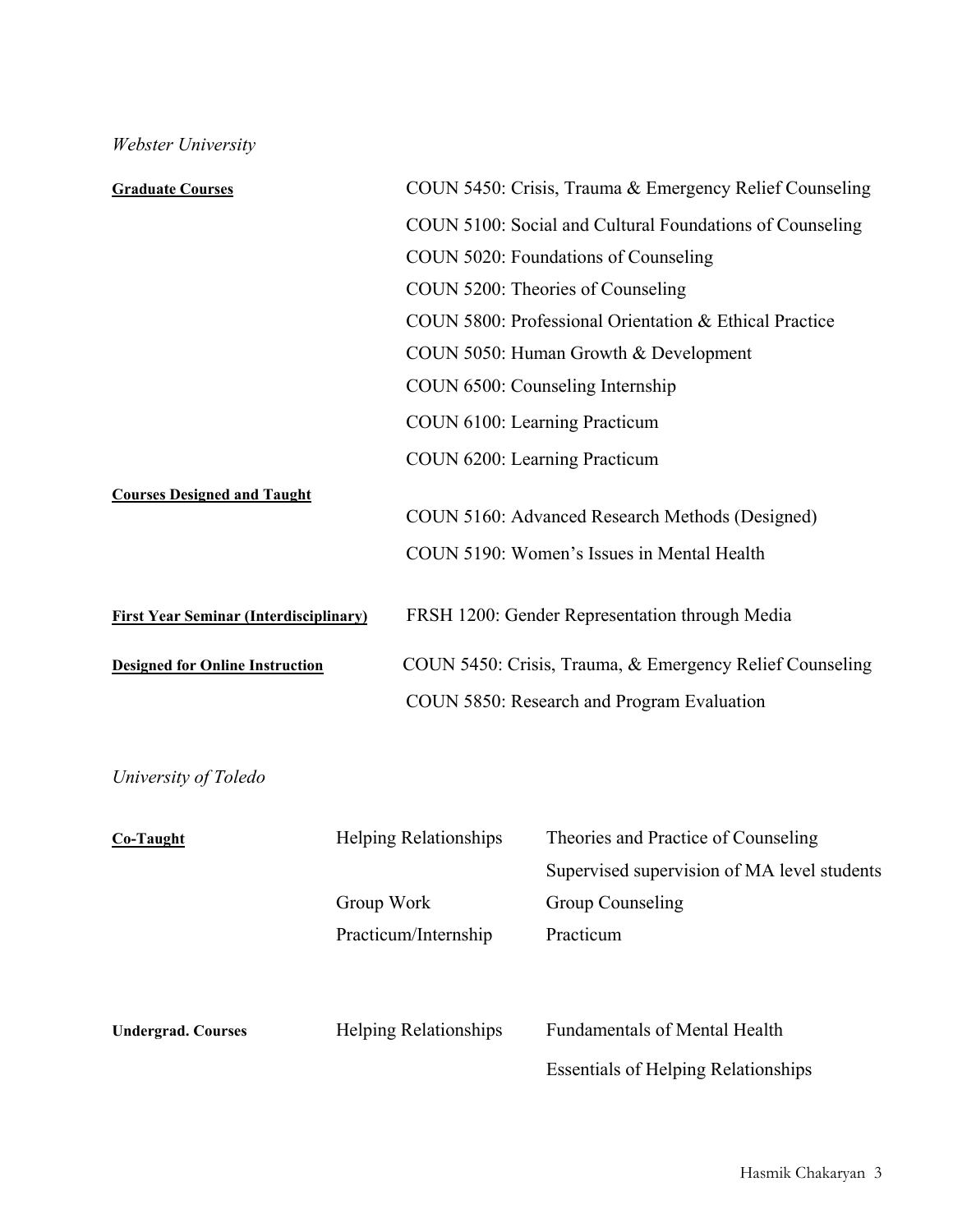# **Teaching**

- Regularly teaching full load of courses
- Regularly revising syllabi to meet student needs and accreditation standards
- Designing and revising courses for both on ground and online instruction
- Serving as a course contact-person and creating archives, resources, and materials for those courses on Canvas
- Teaching overload courses when necessary for the department
- Seeking out guest speakers to enrich the classroom experience for students
- Joining classes with interdisciplinary courses and presentations to enrich student learning
- Seeking out extra-curricular activities for students that include visits to special workshops, trainings, or guest talks
- Coordinating student participation in Legislative Day in Jefferson City
- Creating new courses for the department

# **Advising**

- Maintaining regular meetings with assigned advisees
- Helping advisees comprise their plan of study based on their specific interests in the profession (selecting elective courses)
- Following up with advisees who had been placed on probationary or warning status
- Following up with advisees who had taken a term/semester off to check in with their academic goals to return to the program
- Following up with advises who are required to meet for determination for field experience admission
- Following up with advisees who may be referred to remediation to success
- Regularly meeting with advisees and reviewing progress for starting Practicum
- Regularly meeting with advisees for end-of-program status check and review for readiness to petition for graduation
- Regularly connecting advisees to career and planning office and other resources to prepare for job interviews
- Regularly connecting advisees with potential employers at the end of program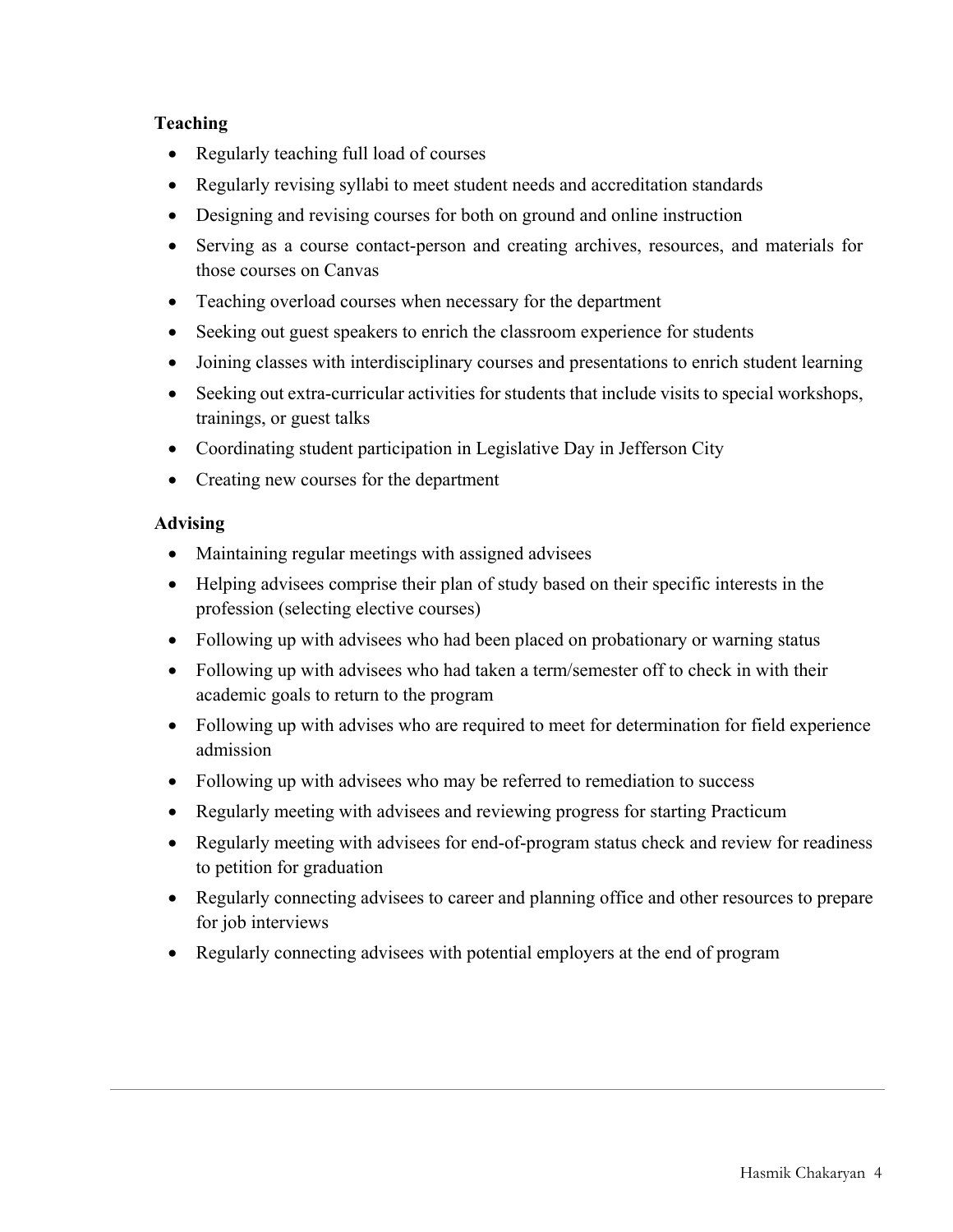# **NON COUNSELING RELATED TEACHING**

| <b>Graduate Courses</b>   | <b>Business English</b>                       | University of Management & Information<br>Technologies, Yerevan, Armenia<br>Substitute Instructor                                                                                                                                                                                                    | 2002-2003 |
|---------------------------|-----------------------------------------------|------------------------------------------------------------------------------------------------------------------------------------------------------------------------------------------------------------------------------------------------------------------------------------------------------|-----------|
|                           | <b>Conversational English</b>                 | University of Management & Information<br>Technologies, Yerevan, Armenia<br>Substitute Instructor                                                                                                                                                                                                    | 2002-2003 |
| <b>Public Schools</b>     | Theater: Stage Art                            | Middle & High-Scool after Gayi<br>Yerevan, Armenia                                                                                                                                                                                                                                                   | Fa 2003   |
| <b>Rural Area Schools</b> | Clean Sevan (Lake)                            | All schools in the region of Sevan Lake<br>Ecological Education, Armenia                                                                                                                                                                                                                             | 2002-2003 |
|                           | Taught in the Framework of Red Cross, Armenia | Summer School Program<br>Children's Wellness and Health<br>After-School Program<br>Ecology Program: Taking Care of Our Planet<br>Girls' & Boys' Health<br><b>Creative Arts and Crafts</b><br><b>Creative Writing Program</b><br>Reading Program: Literature<br>Summer Program: Creating Word Puzzles | 2002-2004 |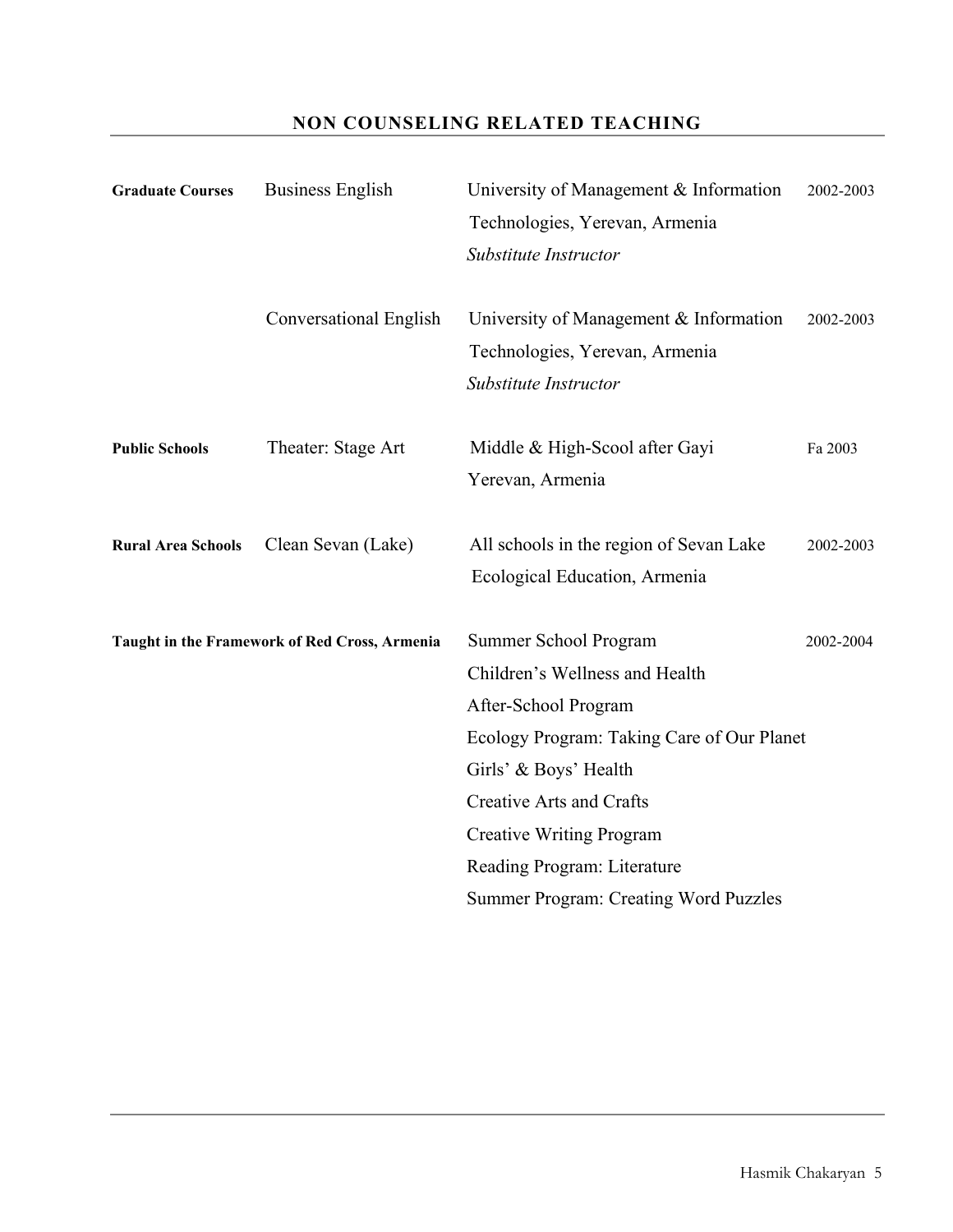#### **AREAS OF RESEARCH**

*Human Rights Advocacy; Intimate Partner Violence Education & Preparation among Counselors International and Intercultural Counselor Education & Multicultural Issues in Counseling Sexual Assault, Sex Trafficking, and Rape Crisis Intervention; Trauma Counseling* 

#### **Publications**

- **Chakaryan, H.** (2018). Need for establishing a clinical counseling degree program in Armenia. *Regional Post – Caucasus*. 3, 20-23.
- **Chakaryan, H**. & Laux, J. (2018). Establishing a Master's Counseling Program in Armenia: Historical and socio-cultural context. *International Journal for the Advancement of Counseling. 40,* 1-13.
- **Chakaryan, H.** (2018). Effective ways to approach sexual assault response and critical elements to consider. *Counseling Today*. *61(1), 52-57*.
- Liberati, R. & **Chakaryan, H.** (2017). Significance of training for LGBTQ intimate partner violence victim counselors. *Alabama Counseling Association Journal*. *41(3)*, 28-48.
- **Chakaryan, H.** (2017). Crisis Intervention: Building Resilience in Troubled Times. (Reviewer of Crisis Intervention: Building Resilience in Troubled Times by Echterling, L.G. & McKee, J.A.), Cognella Inc.

#### **Under Review**

- **Chakaryan, H.** Experiential Activity: Name the Label. submitted as a chapter for *Experiential Activities for Teaching Social Justice and Advocacy Competence in Counseling*.
- Liberati, R. & **Chakaryan, H.** (submitted). Submitted to Significance of training counsellors for LGBTQ intimate partner violence victim counseling. *Journal of Homosexuality*.
- Liberati, R., Pichon, W. H., & **Chakaryan, H.** An exploration of intimate partner violence counselor competencies through blended theories. Submitted to *The Qualitative Review.*
- **Chakaryan, H.** Piazza, N., & Singaravelu, H. A Retrospective program evaluation of a domestic violence curriculum. Submitted to *Journal of Counselor Practice*.
- **Chakaryan, H**. & Piazza, N. Establishing a training program for paraprofessionals in Mexico. Submitted to *Journal for Social Action in Counseling and Psychology*.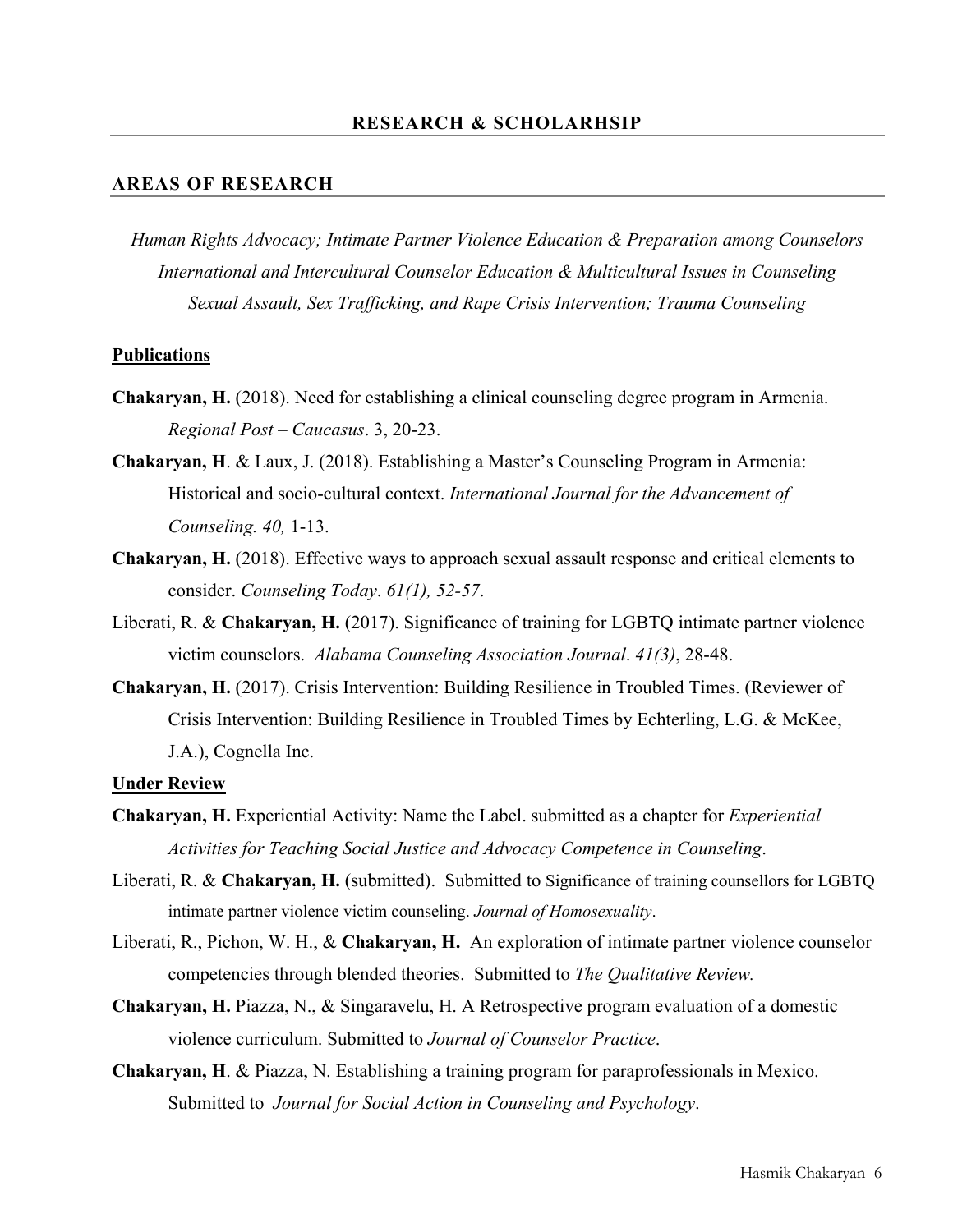**In Progress** 

- **Chakaryan,** H. & Laux, J. Establishing a sexual assault survivor group therapy model.
- **Chakaryan, H**., & Andrews, M. Effective treatment for sexual assault survivors.
- **Chakaryan, H.** & Purnell, S. Ethical challenges in reporting domestic violence.
- **Chakaryan, H.,** Piazza, N. & Winders, J. Marriage counseling case scenario: Ethical and legal dilemmas.

#### **GRANTS/FUNDING & PROPOSALS**

- **Chakaryan, H.** (2018-2019). *Interviews with public and professionals regarding the need for establishing a counseling profession in Armenia*. Faculty Research Grant (\$6,300). Grant Accepted.
- Stiles, D., Liberati, R., & **Chakaryan, H.** (2017). *BHW: Behavioral Health Workforce Education and Training (BHWET Program) Grant for Mental Health Counseling, School Counseling and Educational Psychology Internship Programs.* BHWET Research Grant (\$2,000,000). Grant was recommended for funding. No federal funds available at this time.
- Lee-Johnson, Y. L., McLaughlin, D., & **Chakaryan, H.** (2017). *Using psychodrama to build community and reduce acculturation stress among undergraduate and graduate international students.* 2017-2018 Faculty Research Grant (\$2,452). Grant was not approved for funding.
- **Chakaryan, H.,** Salisbury, F., & Wolfslau. R. (2017). *Correlation of Childhood Exposure to Substance Abuse and Future Intimate Partner Violence Victimization.* Student & Faculty Collaboration Research Grant (\$1150). Grant Accepted.
- **Chakaryan, H.** (2014-2015). *Mental Health in Armenia: The Need for Establishing a Counseling Degree*. Faculty Research Grant (\$4,300). Grant Accepted.

#### **SELECT NON COUNSELING RELATED GRANTS**

- **Chakaryan, H**. (2004). *Krasnoselsk Project: Buying Yarn and Knitting Needles for 30 Families and Teaching Women and Girls How to Knit and Make a Living out of their Own Hand-Works.* Submitted to the Smiles Foundation Charity (approved). Armenia.
- **Chakaryan, H**. (2003). Spitak Project: *Buying Chickens for 30 Families and Teaching them How to Make a Living with Own Work*. Submitted to the Smiles Foundation Charity (approved). Armenia.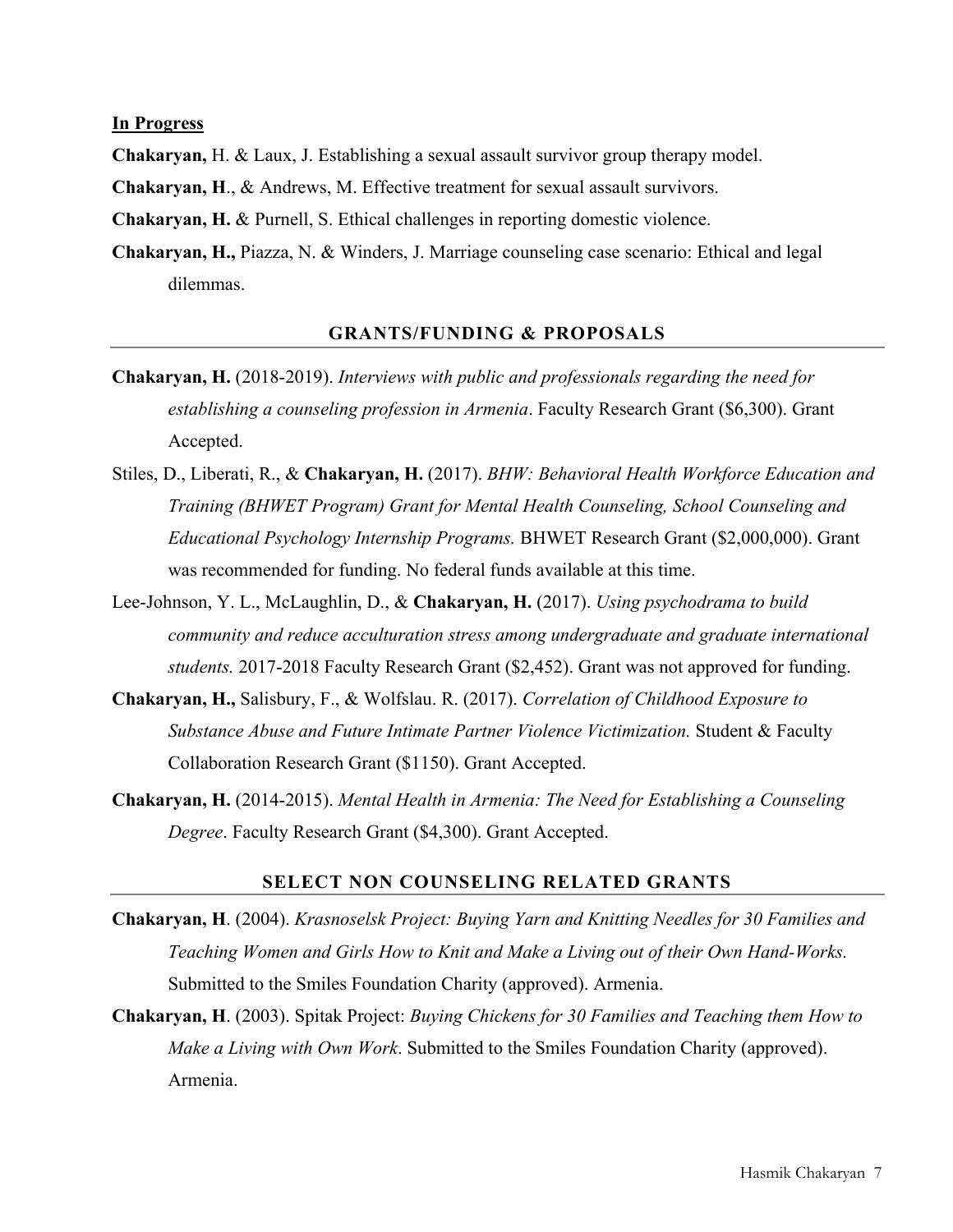**Chakaryan, H**. (2002). *New Year Project: Present for Children from Poor Families and Nutrition to Delivering Mothers*. Submitted to the Smiles Foundation Charity (approved). Armenia.

**Chakaryan, H**. (2002). Exhibit and Fair: Displaying the Works of Individuals with Disabilities and Returning all the profit from Sales to the People. Submitted to Yerevan State Symphony & Opera and Theater Administration to obtain space at the building (approved).

#### **PROFESSIONAL PRESENTATIONS**

- **Chakaryan, H.** (2019). *Trauma-focused counseling and crisis intervention with refugees and new immigrants.* American Counseling Association (ACA) Annual Conference. New Orleans, LA.
- **Chakaryan, H.,** & Babb, L. (2018). *Using case studies to promote social justice and global citizenship in the classroom*. Webster University Annual Teaching Festival.
- Cummings, C, **Chakaryan, H.,** Riley, T., Kleinman, K., Tamarkin, N., & Wingo, K. (2018). *Roundtable on Inclusive Teaching*. Webster University Annual Teaching Festival.
- **Chakaryan, H.** (2018). *Internationalizing counseling as a profession and a graduate degree*. Webster Annual Faculty Research Symposium.
- **Chakaryan, H.** (2017). *Working with refugee and immigrant populations in a counseling setting.* All Ohio Counseling Conference. Columbus, OH.
- **Chakaryan, H.** (2016). *Effective ways for recognizing and addressing intimate partner violence.*  Missouri Mental Health Counseling Association (MMHCA) Annual Conference. Jefferson City, MO.
- **Chakaryan, H., Singaravelu, H., & Musangali, M.** (2016). *Innovative multicultural education & supervision by diverse faculty as former international student.* North Central Association for Counselor Education and Supervision (NCACES). Bloomington, MN
- Salisbury, F. & **Chakaryan, H.** (2016). *Substance Abuse in Lesbian, Gay, and Bisexual Youth: Review of Counseling Literature.* Poster Presentation. Student Faculty mentorship Research Presentation. RAD, Webster.
- **Chakaryan, H.** & Musangali, M. (2015). *Teaching Local and International Crisis/Disaster Intervention and Trauma Counseling to a Culturally Diverse Student Population in Counseling Programs.* Association for Counselor Education and Supervision Annual Conference. Philadelphia, PA.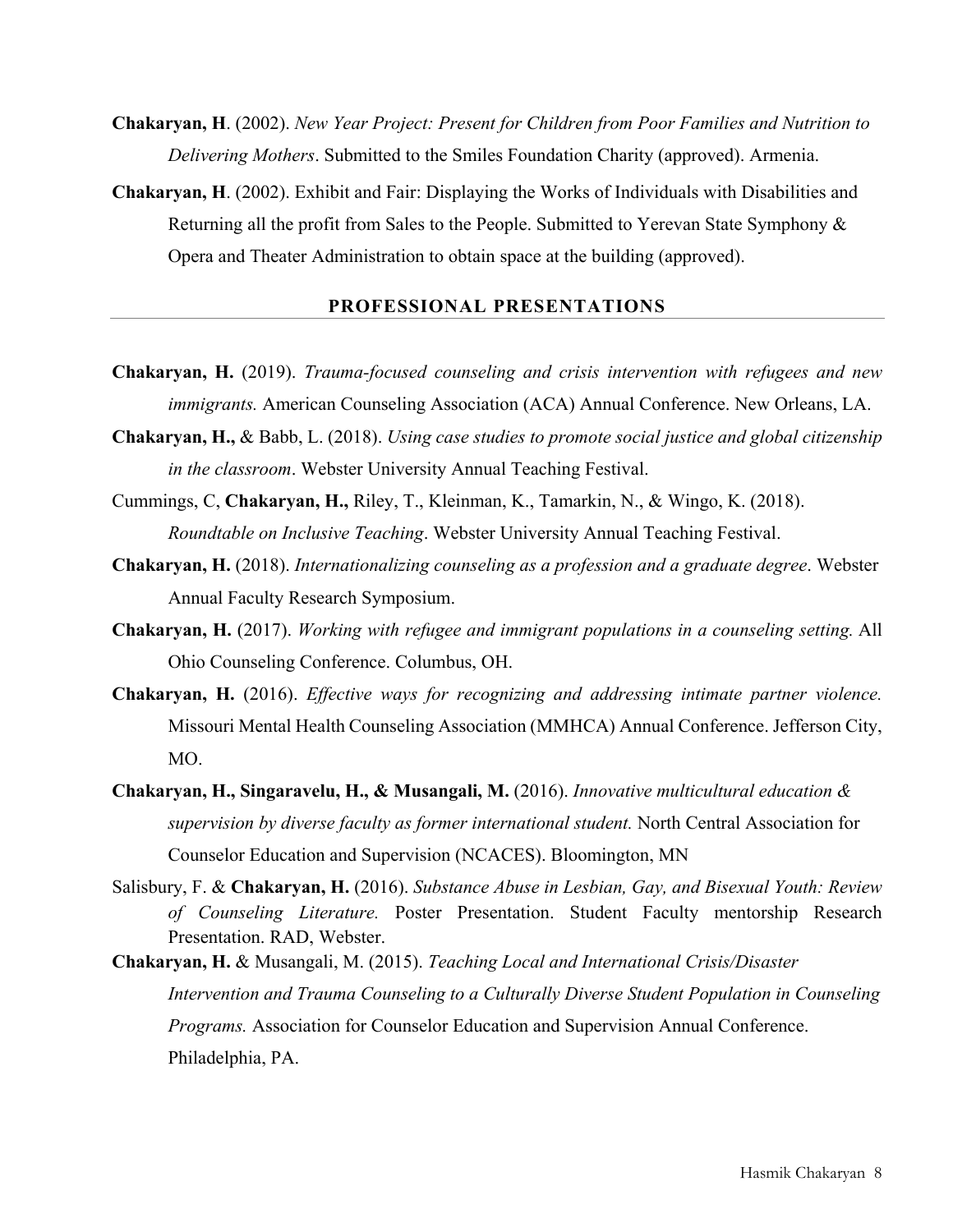- Choi. K.M., Singaravelu, H., & **Chakaryan. H**. (2015). *Infusing Global Perspectives into Counselor Education programs: Logistics and Cultural Considerations of International Doctoral Students and Faculty Recruitment*. Association for Counselor Education and Supervision Annual Conference. Philadelphia, PA.
- **Chakaryan, H.** (Invited Discussant). (2015). *Distinctive Ways to Address Diversity*. Association for Counselor Education and Supervision Annual Conference. Philadelphia, PA.
- **Chakaryan, H.** & Henning, S. (2014). *Family Rights: Helping Non-Traditional Families in Transition.* Conference session for the Institute for Human Rights & Humanitarian Studies 2014 Annual Conference on Human Rights. St. Louis, MO.
- Huang, H.H. & **Chakaryan, H.** (2014). *On the Minds of Women Awaiting their Abortion Procedures*. Poster session for the North Central Association of Counselor Education and Supervision (NCACES) Annual Conference. St. Louis, MO.
- Singaravelu, H., **Chakaryan, H**., & Chittooran, M. (Fall 2013). *Disability Rights in Malaysia, Armenia and India.* Conference session for the Institute for Human Rights & Humanitarian Studies 2013 Annual Conference on Human Rights. St. Louis, MO.
- **Chakaryan, H**. (Spring 2013). *Cross-Cultural Training for Paraprofessionals in Mexico*. Conference session for the Fourth Annual Midwest Graduate Research Symposium. Toledo, OH.
- **Chakaryan, H**., Thurman, S., & Roseman, C. (Fall 2012). Teaching Counselors Advocacy for Intimate Partner Violence Victims and Survivors. Conference session for All Ohio Counselors' Conference (AOCC). Dublin, OH.
- Lindinger-Sternart, S., **Chakaryan, H**., & Kuzubova, K. (Spring 2013). *Experiences and Perceptions of International Students Who Pursue a Counseling Degree in the United States*. Panel discussion for Ohio Association for Counselor Education and Supervision (OACES). Toledo, OH.
- **Chakaryan, H.** (Winter 2012). *Cross Cultural Training for Helping Professionals in Mexico.*  Conference session for Ohio Association for Counselor Education and Supervision (OACES) annual conference. Columbus, OH.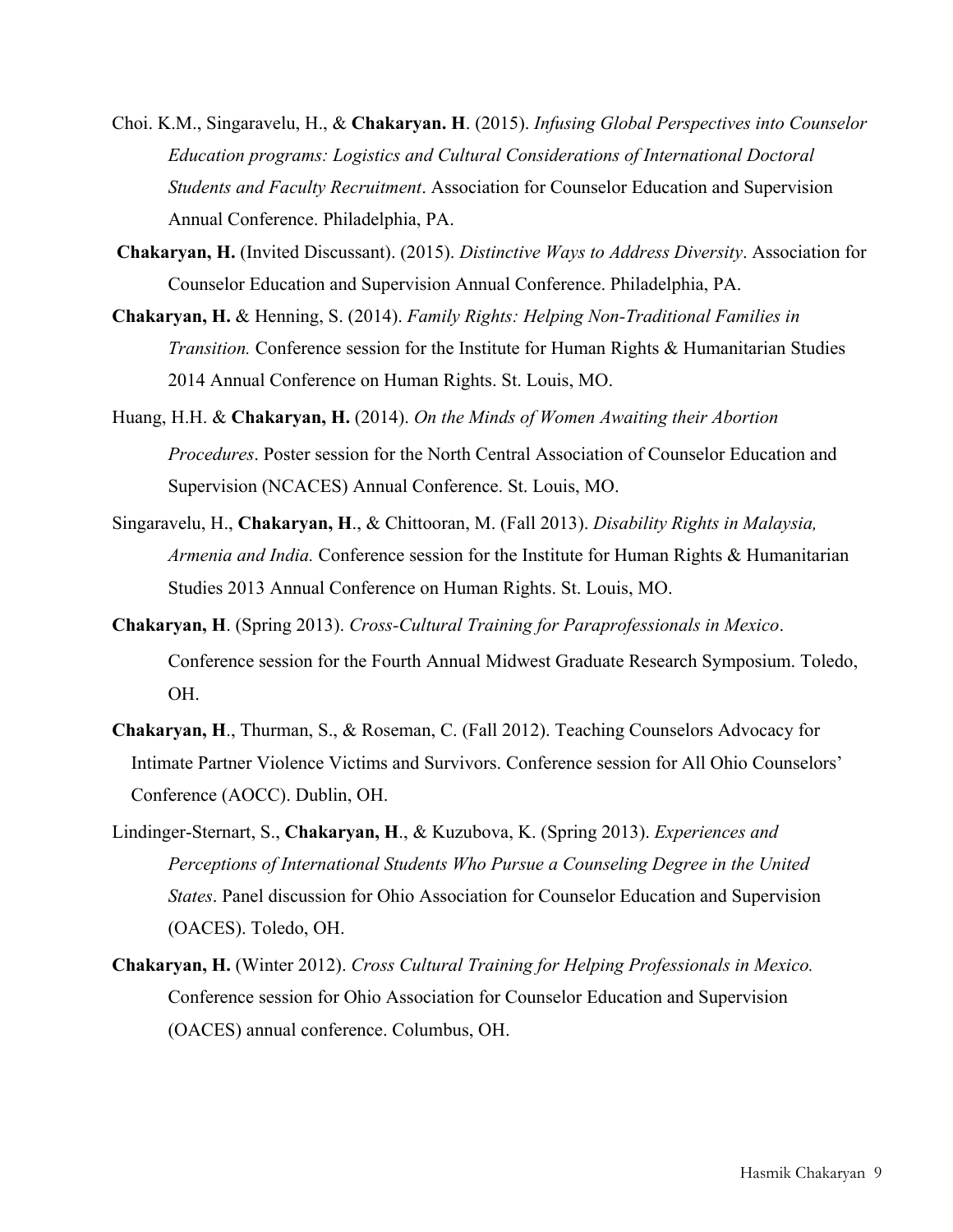- **Chakaryan, H**. (Spring 2011). *Cross-Cultural Training for Paraprofessionals in Mexico.*  Conference session for the Fourth Annual Midwest Graduate Research Symposium. Toledo, OH.
- Zaporozhets, O., **Chakaryan, H**., Mustafa-Gaballah, H., & Laux, J. (Spring 2011). *Mental Health in Egypt, Armenia, and Ukraine: Past, Present & Future*. Conference session for Ohio Association for Counselor Education and Supervision (OACES). Columbus, OH.
- **Chakaryan, H.,** Zaporozhets, O., Mustafa-Gaballah, H., & Laux, J. (Fall 2011). *Mental Health in Egypt, Armenia, and Ukraine: Past, Presentv & Future*. Conference session for all Ohio Counselors' Conference (AOCC). Dublin, OH.
- **Chakaryan, H**., Carbonilla, R. M., Otsuka, H., & Leme, E. (Fall 2007). Women in War Zone and Developing Countries. Ladies' Tea session panel presentations for the Annual American National Christian Conference. Cincinnati, OH.

#### **Professional Development Series: Department of Professional Counseling**

- **Chakaryan, H.,** Nichols, A., & Allen, S. (2018). *Sex trafficking: Understanding challenges and avenues for clinical practice*. Professional Development Series. Webster University.
- **Chakaryan, H.** (2016). *Effectively Recognizing and Addressing Intimate Partner Violence in Clinical Practice.* Professional Development Series. Webster University.

#### **International Presentations**

- **Chakaryan, H.**, Chakaryan, A., & Chakaryan M. (Summer, 2011). *Liberalization of the Market in Developing Countries: Case Studies.* Case presentations and political debates for the Friedrich Naumann Institute for Liberalization Annual International Training and Conference. Tsaghkadzor, Armenia.
- **Chakaryan, H**. (Summer, 2004). *Socio-Economic State of Armenia: Historical, Cultural and Healthcare Context*. Presentation at Smiles Foundation Charity Romanian Branch Annual Meeting. Oradea, Romania.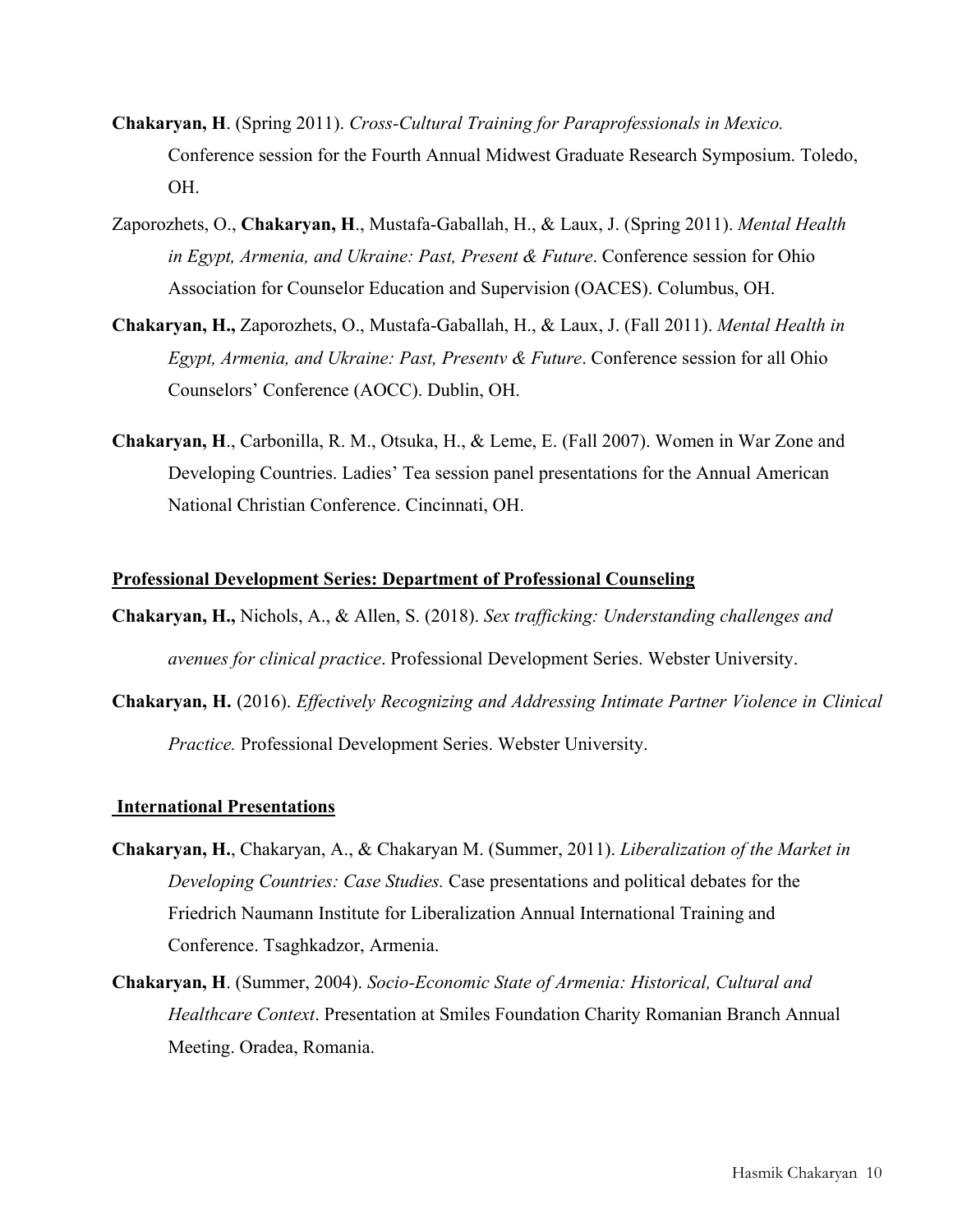- **Chakaryan, H**. (Summer, 2002). *Poverty, Disability, and Healthcare in Armenia: Historical & Cultural Context*. Presentation at Smiles Foundation Charity Romanian Branch Annual Meeting. Oradea, Romania.
- **Chakaryan, H.** (Summers of 2002 & 2003). *"Clean Sevan" Ecological Project Report*. Presentation at the Annual Meet of the Armenian Red Cross Society. Yerevan, Armenia.

#### **Invited Presentations**

- Nichols, A., **Chakaryan, H.,** & Allen, S. (2018). *Sex trafficking of domestic minors: An overview, challenges, & interventions.* Brown School Presentation Series. Washington University.
- **Chakaryan, H.** (2018). Clinical counseling: Concepts, structure, the code of ethics, and how counseling looks in practice. "*Jest" Psychological Center, Yerevan, Armenia*.
- **Chakaryan, H.** (2018). The code of ethics: Discussion and case analysis. *"Yerkusov" Psychological Center, Yerevan, Armenia.*
- **Chakaryan, H.** (2014). Introduction to clinical counseling: What do professionals and the public need to know about mental health and how professional services can be organized. *Yerevan State University, Yerevan, Armenia.*
- **Chakaryan, H.** (2014). Crisis Intervention: Counseling Individuals Who Have Experienced Trauma. *Yerevan State University, Yerevan, Armenia.*

## **Invited Television Interviews**

The third Channel, Yerevan, Armenia: What is Clinical Counseling and What it May Look Like in The Armenian Society, Culture, and Existing Mental Health Field. Live TV Interview on *"Orva Ditarkumy"* program. (August, 2018). Link to the program excerpt on youtube: https://www.youtube.com/watch?v=fLOjljjbMqc&feature=share

## **NON COUNSELING RELATED PRESENTATIONS**

#### **Media Presentations: Select recorded and live broadcast materials**

**Chakaryan, H**. (2003). *What Challenges Does the Youth Face in Armenia: Culture and Education*. National Radio. Yerevan, Armenia.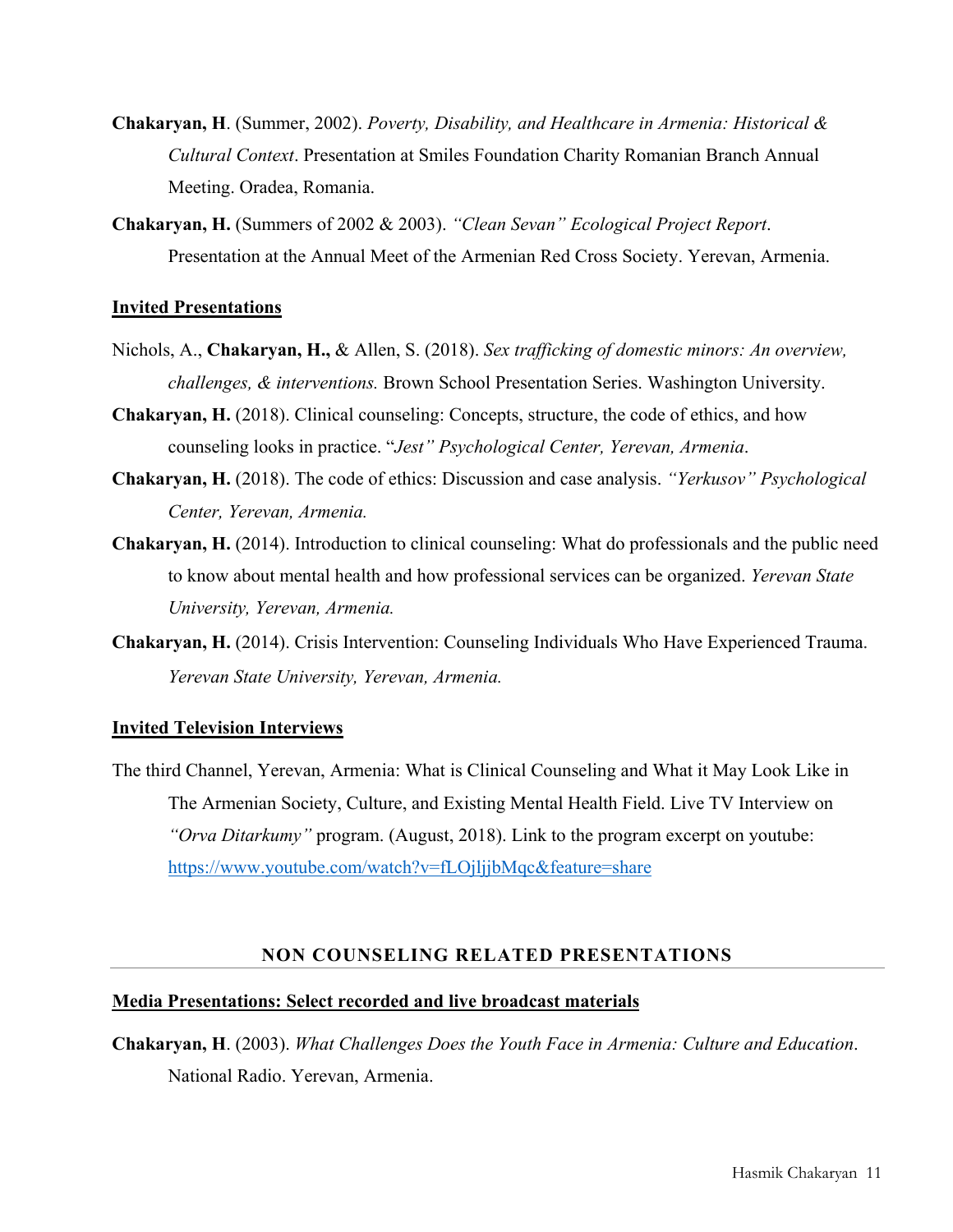- **Chakaryan, H**. (2003). *Cultural Events Dedicated to Writers: Activities at Yerevan Public Schools*. National Radio. Yerevan, Armenia.
- **Chakaryan, H**. (2002). *Textbook Quality and Educational Activities at Yerevan Public Schools.* National Radio. Yerevan, Armenia.
- **Chakaryan, H**. (2002). *Nurse's Office at Public Schools: What brings Youth to the Nurse?* National Radio. Yerevan, Armenia.
- **Chakaryan, H**. (2002). *Education and Culture: Youth Involvement.* National Radio. Yerevan, Armenia.
- **Chakaryan, H.** (2002). National Values: What are We Doing to Preserve our Gems? National Radio. Yerevan, Armenia.
- **Chakaryan, H.** (2002). *Genocide Memorial: The Historical Value of the Monument and the Museum*. National Radio. Yerevan, Armenia.
- **Chakaryan, H.** (2001). *Availability and Accessibility of Extracurricular Activities for Youth After School.* National Radio. Yerevan, Armenia.
- **Chakaryan, H.** (2001). *Art Education Among Children and Youth in Armenia.* National Radio. Yerevan, Armenia.
- **Chakaryan, H.** (2001). *Post-Soviet Education Quality in Public Schools of Armenia*. National Radio. Yerevan, Armenia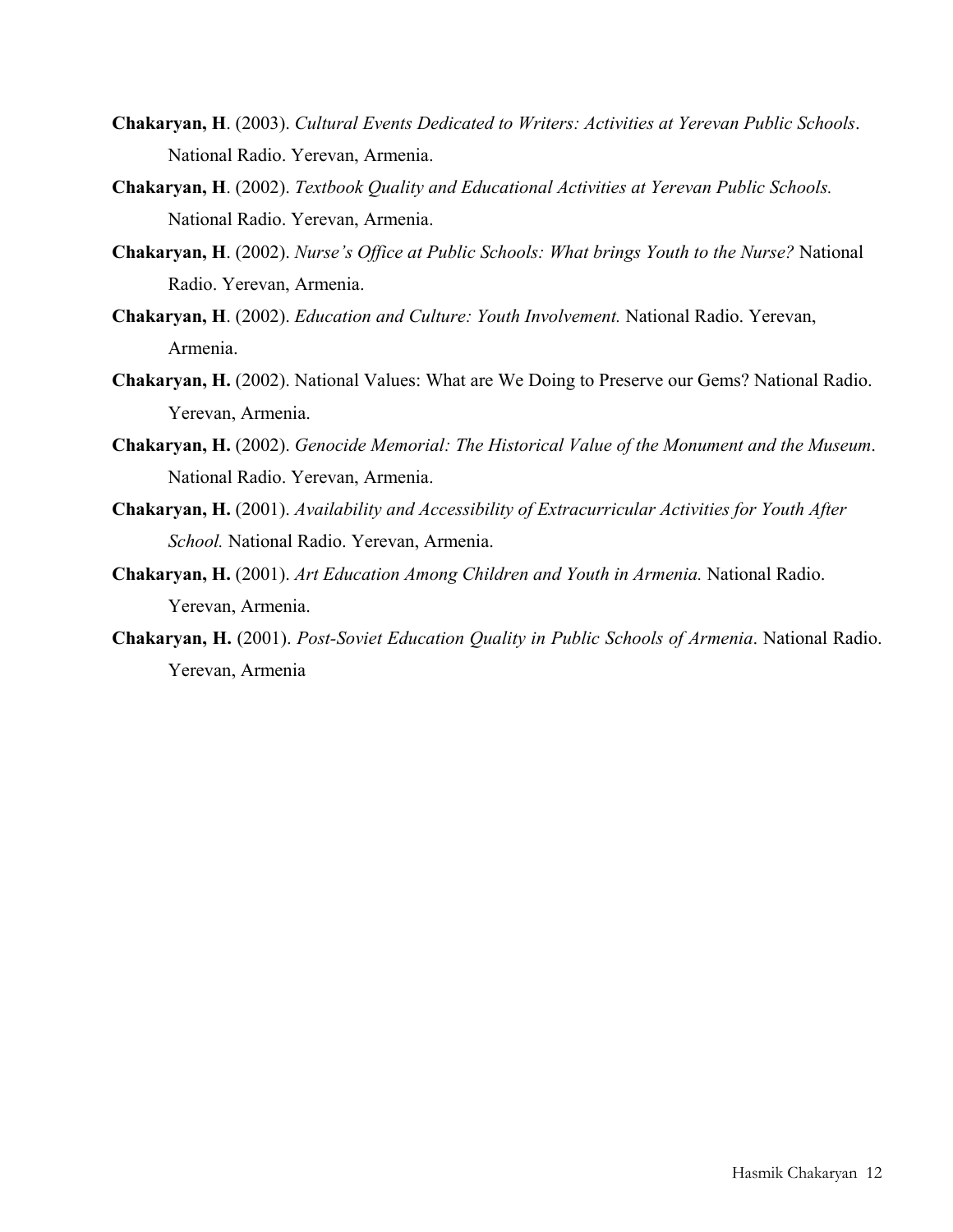## **2011-2012** University of Toledo Counseling Center Toledo, OH

# *Doctoral Intern*

- Conducted intake interviews, facilitated motivational interviewing, provided face to face counseling to individuals and groups, established and facilitated the first sexual assault and trafficking survivor group, established a pilot study for sexual assault survivors, and designed program evaluation for the group counseling effects on therapeutic change.
- Conducted suicidal ideation assessment and follow-up procedures, assisted in crisis intervention, participated in research conducted by counseling center staff and affiliated professionals on Services Evaluation, presented case conceptualization, participated in case studies on various disorders, counseling techniques, theories, & treatment plan, participated in both individual and group supervision and consultation, participated in community outreach services, and administered, scored and interpreted standardized assessment tools and reported results.

# **2007-2009** Cincinnati Christian University Counseling Center Cincinnati, OH  *Counseling Intern; Graduate Assistant of the Head of the Department*

- Provided face to face counseling to individuals, groups, couples and families, conducted in-person and over the phone intake interviews, carried administrative duties, maintained records & documentation.
- Administered and interpreted tests/inventories and assessments, reported results, provided consultation to individuals & groups, diagnosed, designed treatment plans and conducted treatment & ongoing evaluation, conducted assessments, provided evaluations based on results.
- Participated in conducting assessment of depression among women at an annual women's health conference, reported the results. Provided crisis intervention and safety planning, participated in individual and group supervision.
- Co-designed the Counseling Program & Internship Handbook, weekly staff meetings & treatment planning, demonstrated case conceptualization.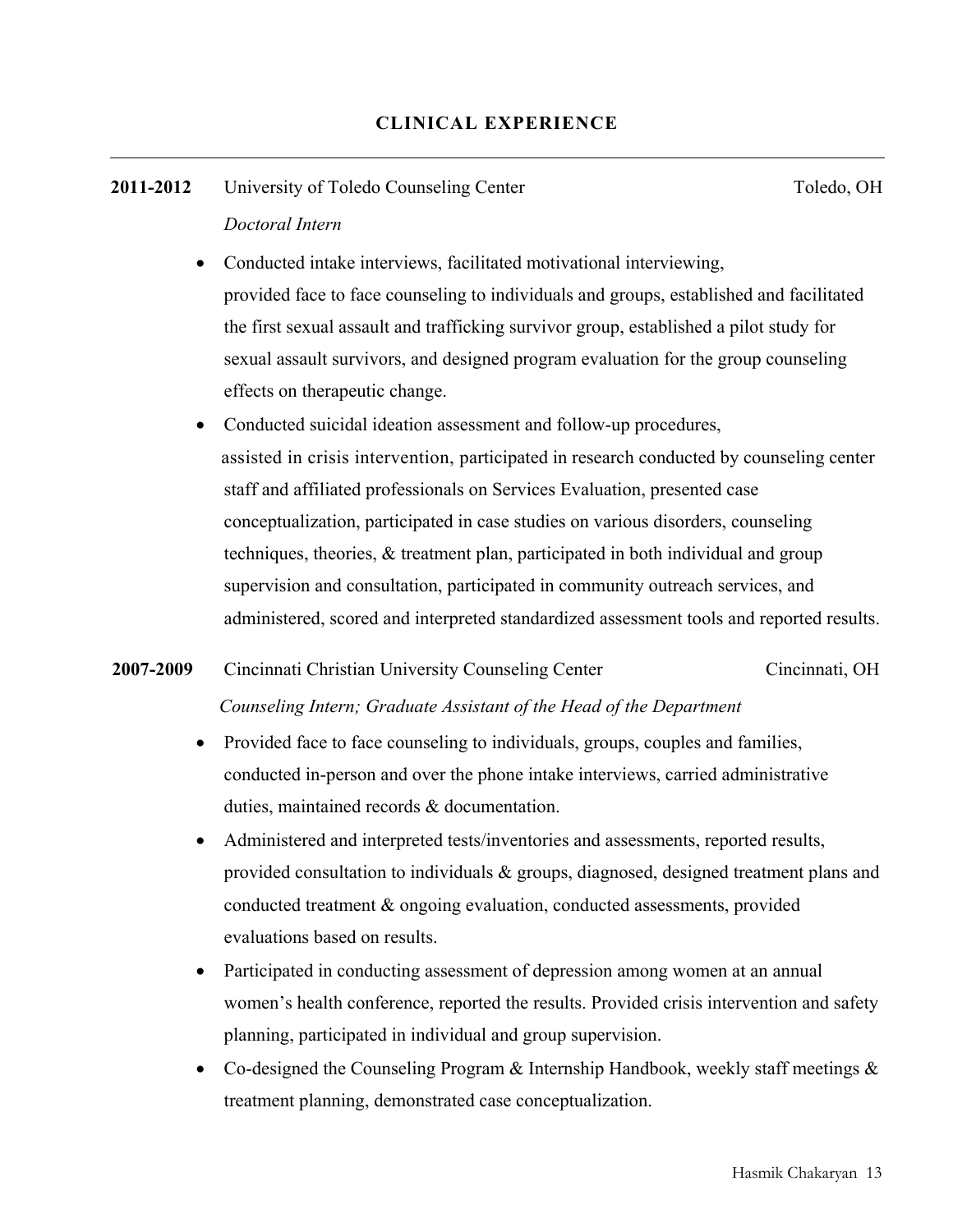#### **DEPARTMENT SERVICE**

#### **Honor Society**

- Established Webster's Department of Professional Counseling Omicron Zeta chapter of the International Chi Sigma Iota Honor Society in January of 2018
- Organized the first initiation ceremony which over 100 guests, students and their family & friends, as well as faculty attended
- Maintain regular contact with the headquarters of the society and completed all requirements for good standing for our chapter
- Organize and coordinated all meetings within the chapter and formed committees
- Coordinate student-leaders' participation in leader trainings at the ACA conference in Atlanta, GA

## **Director of Clinical Program: 2017- Current**

- Reviewing and resolving clinical issues at 18 campuses
- Organizing and facilitating clinical coordinators' meetings
- Reviewing, completing, and verifying clinical hours and supervision verification forms for various state boards requested by alumni nationwide
- Reviewing various institutional affiliation agreements with Webster; developing a template for Institutional Agreement with the procurement office to be used by all campuses and to be offered to clinical sites requesting an MOU
- Overseeing clinical processes: development and revision of clinical policies, documentation, syllabi and rubrics program-wide
- Contributing to the process of self-study for campuses preparing for accreditation
- Writing/revising the clinical handbook

## **Clinical Coordinator: Jan-Jun 2015**

- Take on the leadership of the clinical team in Webster Groves during any leaves of serving coordinators for that semester
- Organize and hold regular meetings, comprise agendas, maintain minutes, and provide feedback
- Review and determine approval status for students petitioning to start practicum

## **Clinical Team: 2014 - Current**

 Teach Clinical courses, supervise students in group and one on one, conduct ongoing assessment and evaluation of all students enrolled in Field Experience, provide career guidance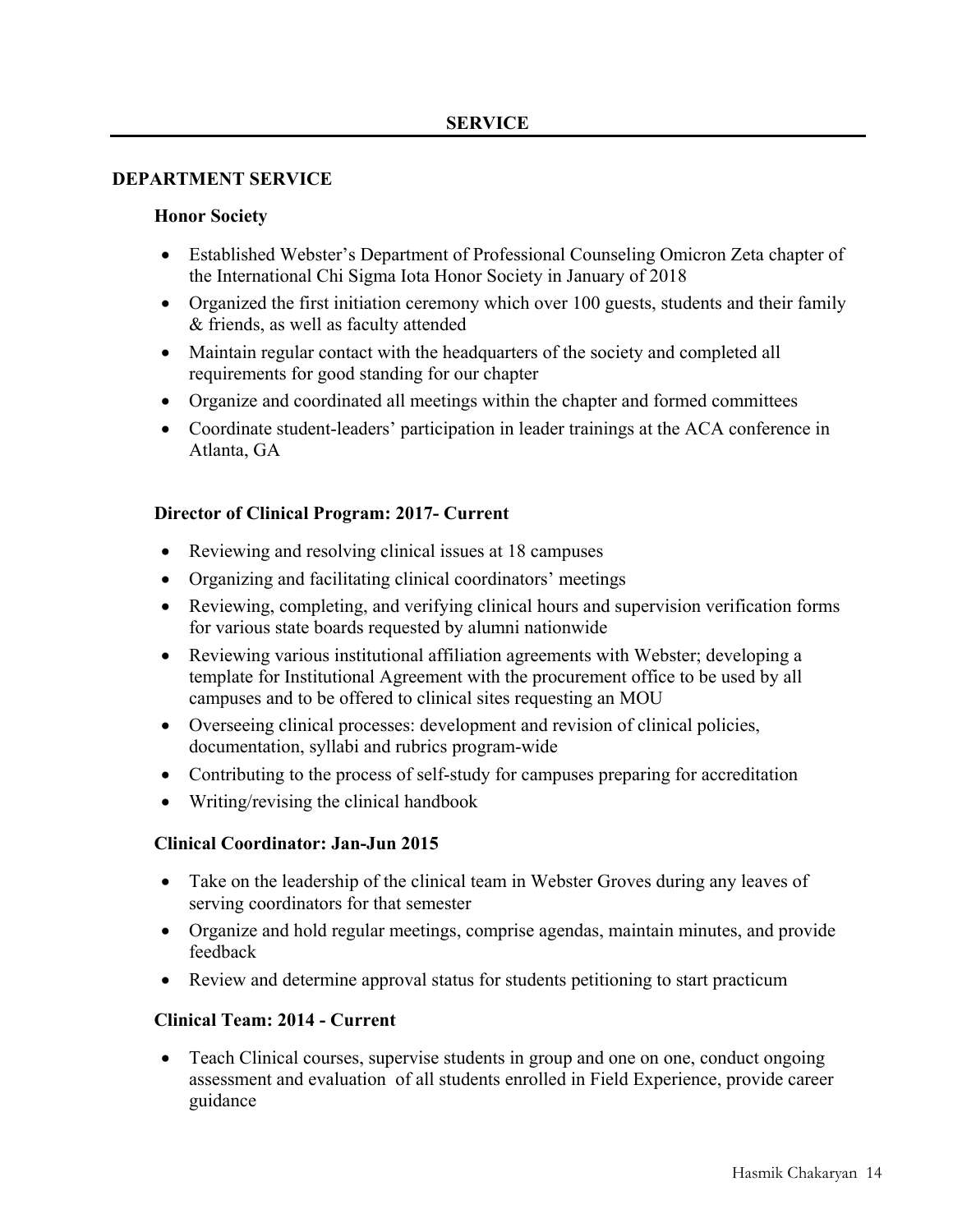- Establish and maintain ongoing communication with Site Supervisors
- Complete site visits in each semester while teaching clinical courses
- Review and approve new sited for students' field experience
- Organize New Site Supervisor orientation and conduct such meetings
- Create a site supervisor orientation post-survey  $\&$  compile data from the feedback; compose a report based on the feedback and inform the clinical team and faculty
- Co-organize and co-present Field Experience orientation
- Maintain ongoing review of field experience students
- Intervene with struggling students, refer them to remediation and advising
- Compose and rewrite field experience policies and procedures

# **Admissions Committee & Coordinator: 2014-2017**

- Reviewed new applicant files and determined admission status
- Co-organized and co-presented New Student Orientation
- Composed and rewrote admission policies and procedures
- Co-organized and co-led new applicant interviews
- Interviewed international applicants via skype
- Co-wrote interview process and procedure
- Regularly attended Information Night workshops to represent the counseling department

# **Remediation Committee: Ad Hoc**

- Reviewed and referred struggling students to remediation
- Co-wrote and reviewed remediation policies and procedures
- Served on remediation committees for numerous students
- Identified steps and procedure to help students correct problematic behavior and improve

# **Curriculum Committee: 2014-2017**

- Reviewed curricula and syllabi
- Proposed new ideas and revisions to plan of study
- Researched related programs in the university and identified courses that can serve as electives for our students
- Reviewed and revised syllabi to meet 2016 CACREP standards, served as a point person for courses

# **Search Committee**

- 2014: Department Representative
- 2014: Core Faculty for Florida and South Carolina Charleston online instruction
- 2015: Core Faculty for South Carolina- Myrtle Beach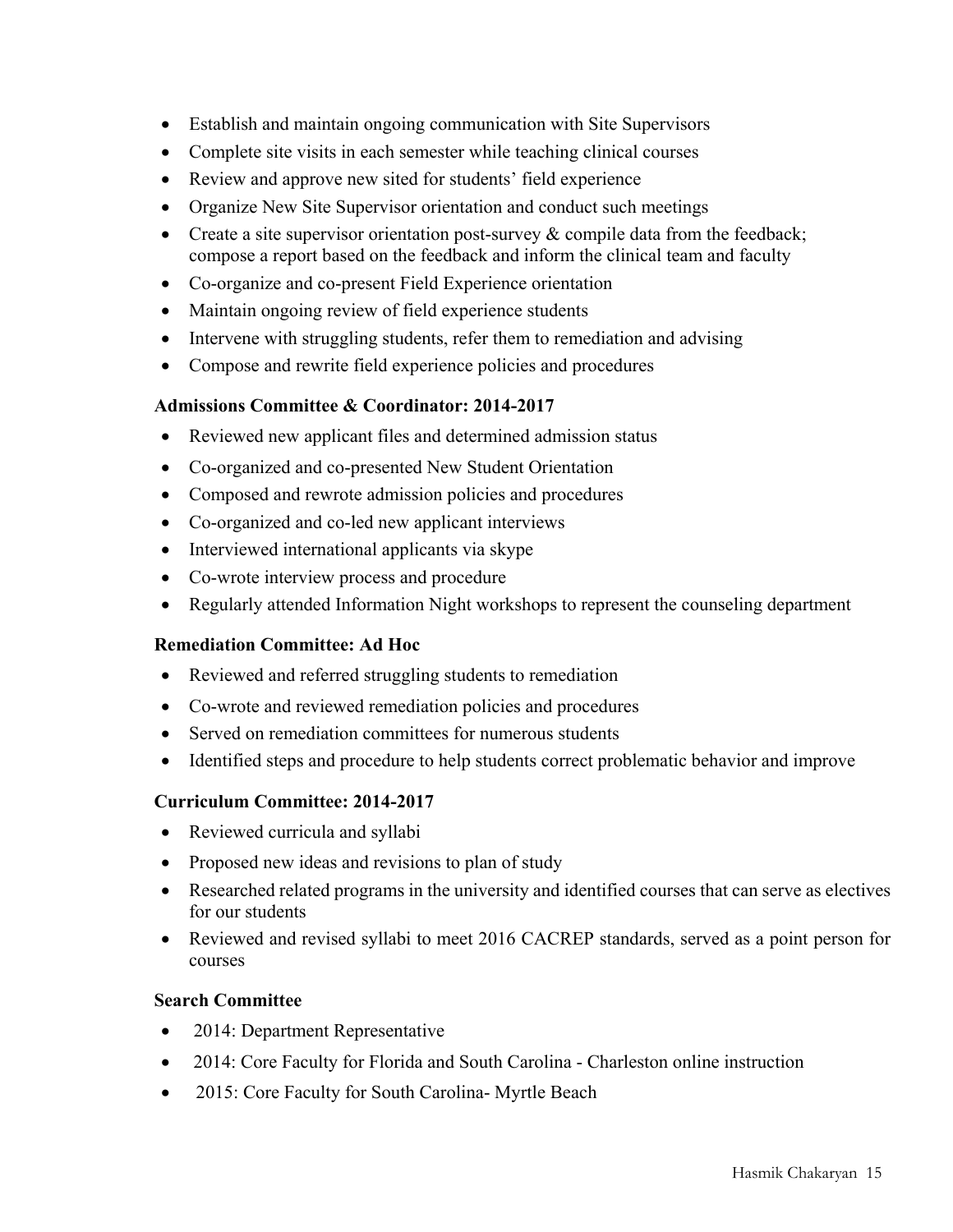- 2015: Department Representative
- 2016: Core Faculty for South Carolina Myrtle Beach

# **CACREP Committee: 2014-2015 (Webster Groves); 2017 (South Carolina)**

- Worked on selected sections of self-study for CACREP
- $\bullet$  Helped develop rubrics  $\&$  forms of assessment
- Helped comprise an advisory committee and also served on it
- Worked on revising and updating the Department Student Handbook
- Worked on review and organization of clinical components of the self-study as well as the Clinical Handbook
- Worked on updating several department policies and procedures
- Supervised students workers in organizing student files and helped determine content for clinical files, collected all existing PSEs and other clinical documents from all faculty to create an organized archive

## **Assessment Committee: 2014-2015**

- Helped identify capstone projects for select courses and identify learning outcome measures to aid in data collection
- Trained site supervisors in TK-20 to complete PSEs
- Was in charge of troubleshooting issues with the online assessment system and for creating or updating supervisor profiles in TK-20
- Helped create program assessment tools and regularly entered data into assessment system

## **Non-Committee Related Service \_\_\_\_\_\_\_\_\_**

## **Professional Development Series**

- Organized the first workshop in PD series, created forms, presented two of the series
- Registered guests and distributed CEUs
- Distributed and collected workshop evaluation survey
- Delivered my own workshop in PD series

## **Library Liaison**

- Maintained regular contact with the library contact person for creating, maintaining, purchasing records, subscriptions, periodicals, books, and electronic materials for serving the counseling department and students
- Regularly reviewed the required and recommended list of counseling textbooks to ensure they are available at the library physically and/or online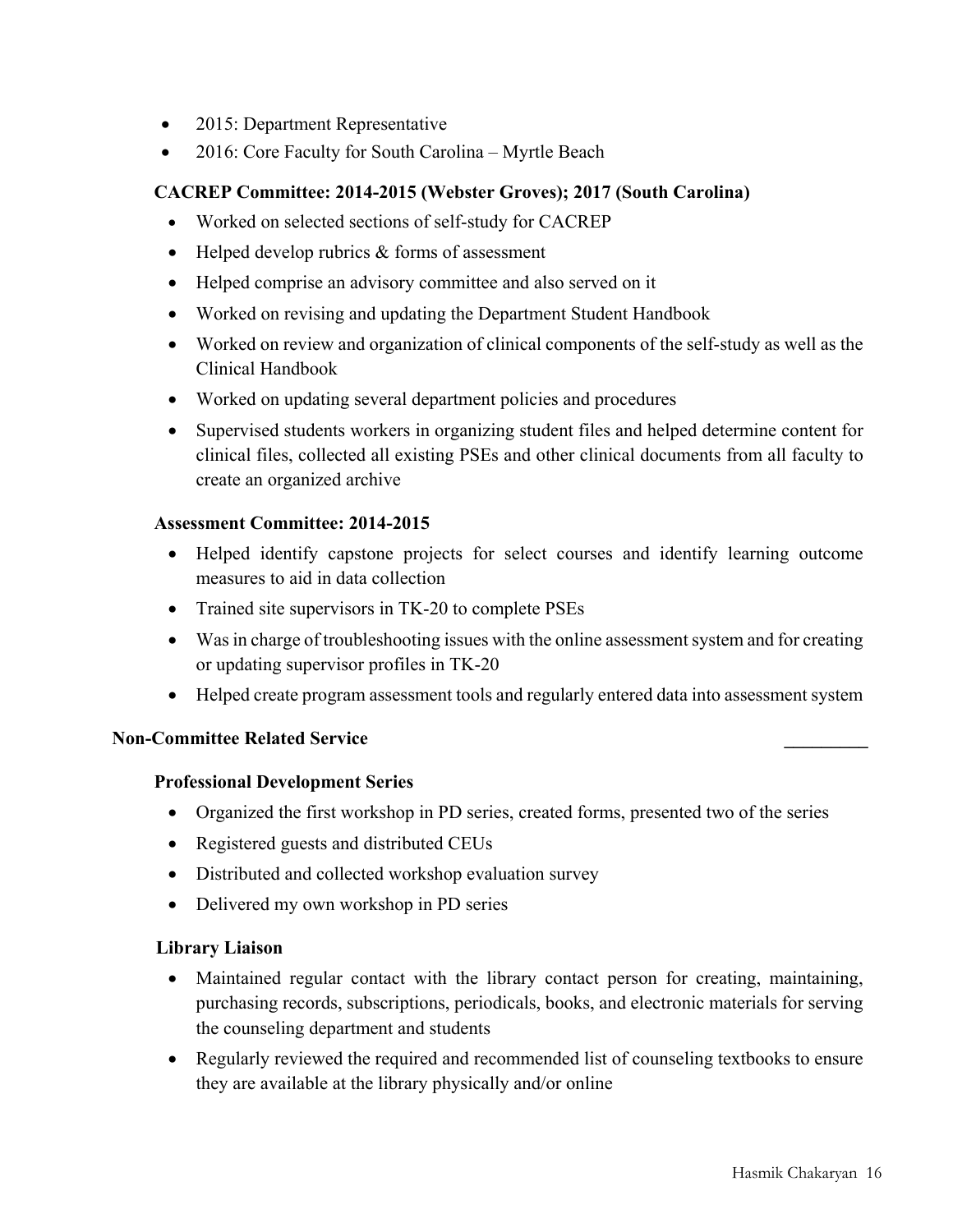Selected and made proposals for subscriptions to periodical and online film/video libraries for counseling students and faculty

# **UNIVERSITY SERVICE**

# **2013 – Current** Women, Gender & Sexuality Studies Committee

- Help organize various events in the framework of WGSC curriculum and event calendar
- Help review and rewrite policies and procedures
- Help publicize events, such as guest speaker presentations and film screenings
- Help organize the bi-annual Open House
- $\bullet$  Help organize the Meet  $\&$  Greet event
- Help compose the annual schedule for WGST events
- $\bullet$  Help organize the bi-annual Retreat & review policies
- Serve as a liaison for AAUW nominating students for the annual conference
- Serve as a liaison for the Transgender Spectrum Conference organized by UMSL and WASHU
- Created a scholarship program sponsored by WGST, co-reviewed and approved two candidates for full admission to the two-day conference
- **2015 Current** International Studies Committee
	- Participate in bi-monthly meetings and discussions
	- Help generate ideas for annual events
	- Help publicize events
	- Find courses across Webster for cross-listing
- **2015 Current** Webster's Representative to the American Association of University Women
	- Was nominated by a student to represent Webster University at AAUW
	- Started a display for AAUW presenting publications and grant opportunities for students

# **2013 – 2016** Multicultural Studies Committee – Affiliate

- Participated in meetings and discussions
- Helped organize round-table discussions with students related to recent events, such as Fergusson
- Helped organize the Retreat in conjunction with WGST

# **2013 – Current** Guest Speaker & Moderator

- Was invited in several classes as a guest speaker
- Was invited as a co-moderator for a guest presenter's talk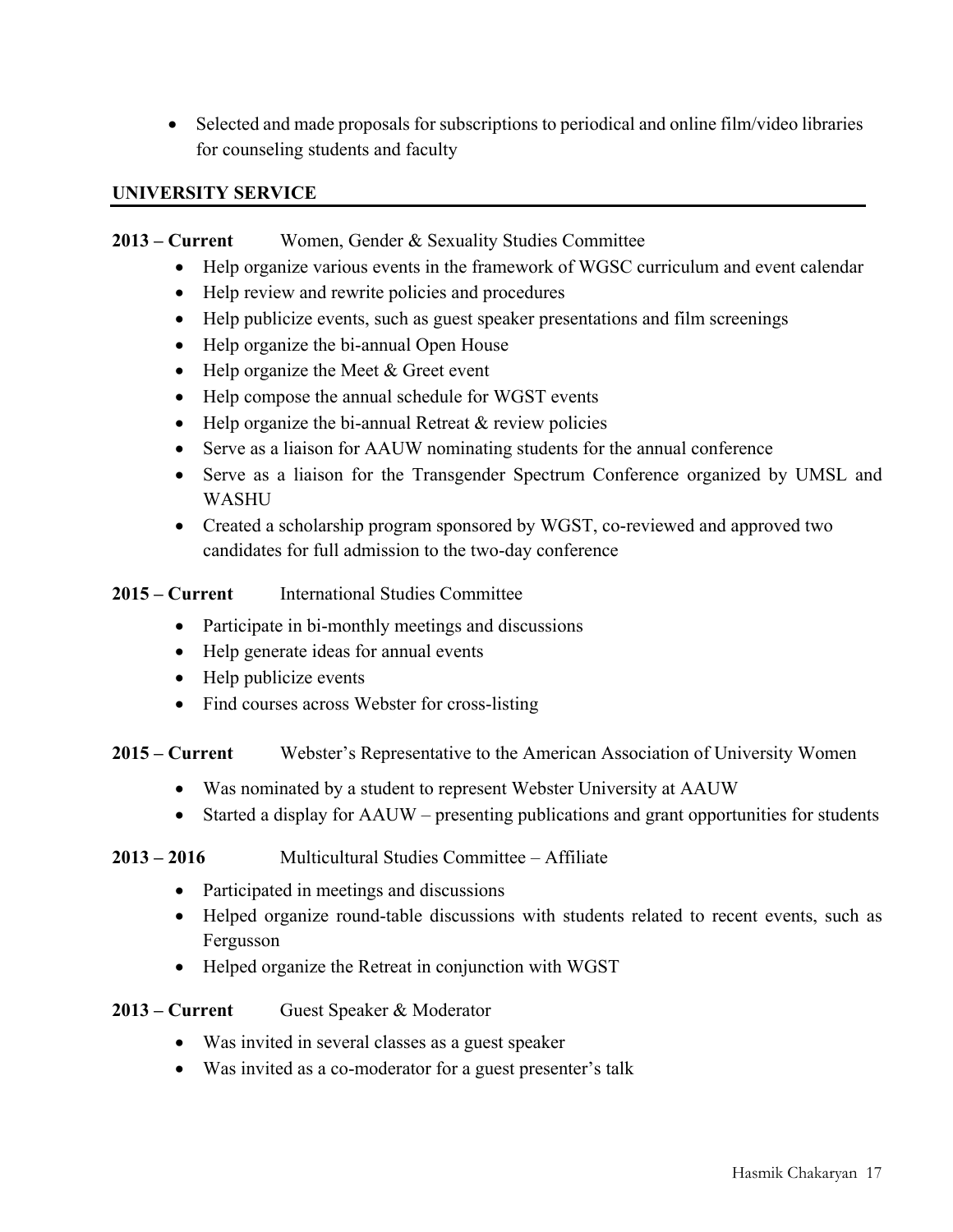- Was invited to conducts activities to raise awareness about mental health and self-care in various undergraduate classes
- Met with students interested in scholarly activities and AAUW grants

# **PROFESSIONAL SERVICE**

| $2019 - Current$                    | Association for Counselor Education and Supervision (ACES)                                                                                                                                                                                                                                                                                                          |
|-------------------------------------|---------------------------------------------------------------------------------------------------------------------------------------------------------------------------------------------------------------------------------------------------------------------------------------------------------------------------------------------------------------------|
| $2009 - 2010$                       | Conference Proposal Reviewer<br>Sexual Assault Response Network of Central Ohio (SARNCO)                                                                                                                                                                                                                                                                            |
|                                     | Victim Advocate                                                                                                                                                                                                                                                                                                                                                     |
| $\bullet$<br>$\bullet$<br>$\bullet$ | Advocated for victims and survivors of sexual assault, stalking, rape, and sex trafficking<br>Responded to 24 Hour Rape Crisis Helpline<br>Provided crisis intervention for rape survivors<br>Provided step-by-step procedures to help guide rape survivors in each step of rape kit<br>collection, police report, submission of charges, and court hearing stages. |
| $2009 - 2010$                       | Women at Risk International                                                                                                                                                                                                                                                                                                                                         |
|                                     | Victim/Survivor Coach                                                                                                                                                                                                                                                                                                                                               |
|                                     | • Maintained weekly or by-weekly online blogging                                                                                                                                                                                                                                                                                                                    |
|                                     | • Wrote on Depression, Childhood Sexual Abuse Symptoms and Impact on Adult Daily<br>Lives, and Wheel of Control and Power                                                                                                                                                                                                                                           |
|                                     | • Advocated for Adult Survivors of Sexual Abuse and Domestic Violence                                                                                                                                                                                                                                                                                               |
|                                     | • Responded to questions as a columnist on Psycho-Educational Topics                                                                                                                                                                                                                                                                                                |
|                                     | • Coached women who were survivors of various traumas from war zones over the internet                                                                                                                                                                                                                                                                              |
| $2009 - 2010$                       | <b>American Red Cross</b>                                                                                                                                                                                                                                                                                                                                           |
|                                     | Obtained training in International Disaster Intervention & Crisis Counseling                                                                                                                                                                                                                                                                                        |
| $2015 - Current$                    | <b>MMHCA</b>                                                                                                                                                                                                                                                                                                                                                        |
|                                     | Actively involved in legislation awareness and activities, engaged in enrolling                                                                                                                                                                                                                                                                                     |
|                                     | students into MMHCA student membership and coordinating participation in                                                                                                                                                                                                                                                                                            |
|                                     | annual Legislative Day in Jefferson City.                                                                                                                                                                                                                                                                                                                           |
|                                     | <b>COMMUNITY SERVICE</b>                                                                                                                                                                                                                                                                                                                                            |

| $2018 - Current$ | Transgender Spectrum Annual Conference - Planning Committee                  |
|------------------|------------------------------------------------------------------------------|
| 2014-Present     | Citizens for Global Solutions, St. Louis Chapter – <b>Board of Directors</b> |
| 2014-Present     | United Nations America, St. Louis Chapter – Board of Directors               |
| 2018-Present     | University of Providence, Montana advisory board - External Expert           |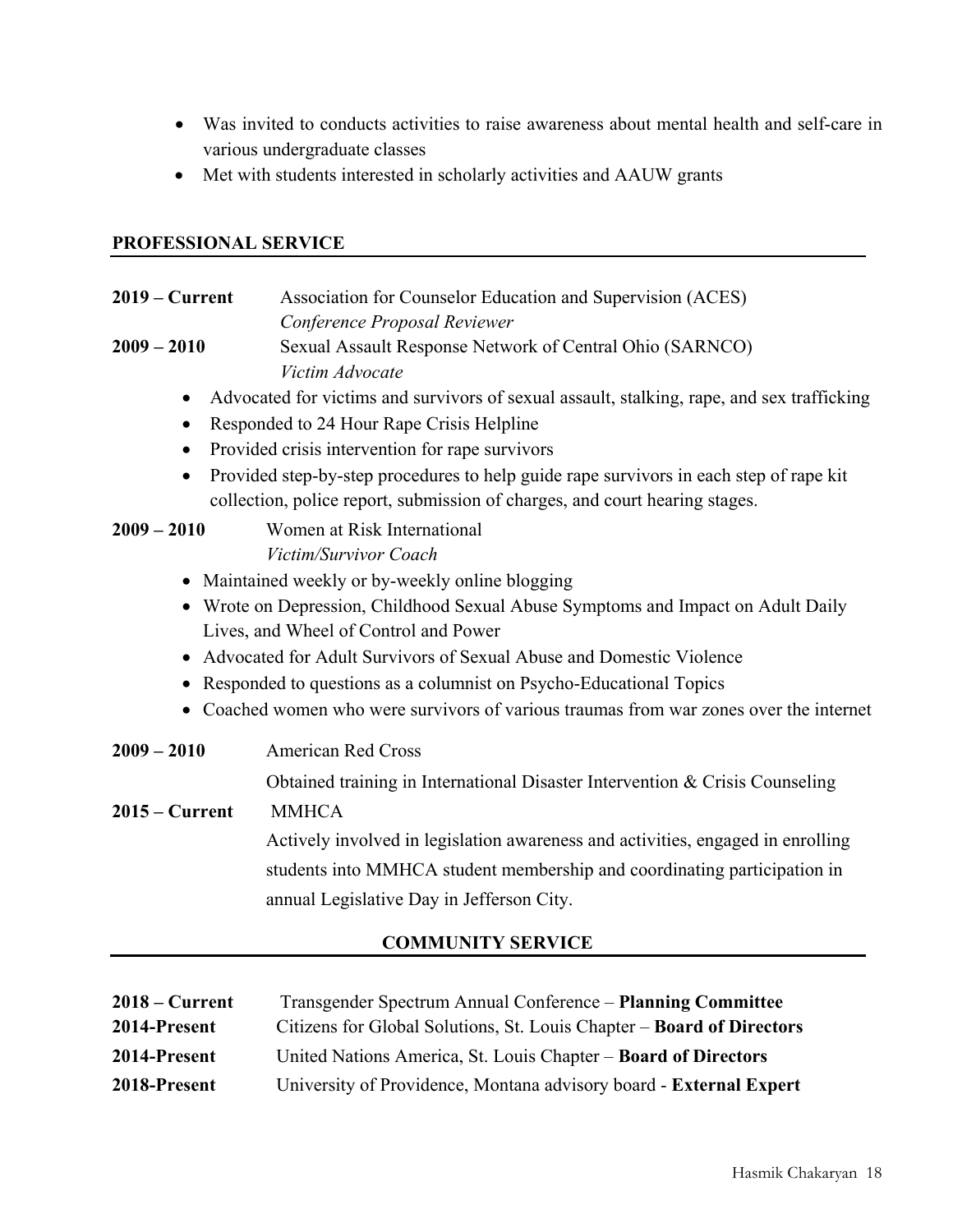**2014** Represented *Born in Adana*, provided introduction and discussion by the request of the film director David Hovan - International Film Festival

# **PROFESSIONAL MEMBERSHIP**

| 2012-Current | American Counseling Association (ACA)                        |
|--------------|--------------------------------------------------------------|
| 2013-Current | North Central Association of Counselor Education and         |
|              | Supervision (NCACES)                                         |
| 2015-Current | Multicultural Counseling Association                         |
| 2010-2014    | Ohio Counseling Association (OCA)                            |
| 2010-2014    | Association of Counselor Education and Supervision<br>(ACES) |
| 2010-2014    | Northwest Ohio Counseling Association (NWOCA)                |

# **AWARDS**

| 2013 Spring      | Helen M. Fields Memorial Achievement Award     |
|------------------|------------------------------------------------|
| <b>2011 Fall</b> | <b>Shew Scholarship in Counseling Services</b> |

## **ADDITIONAL CERTIFICATES**

| 2017 Spring<br>2015 Spring | <b>Certified Trauma Specialist</b><br><b>American Red Cross Association Disaster Mental Health</b> | National<br>Philadelphia, PA |
|----------------------------|----------------------------------------------------------------------------------------------------|------------------------------|
|                            | Certificate                                                                                        |                              |
| 2014 Summer                | <b>Psychological First Aid Certificate</b>                                                         | National                     |
| 2012 Spring                | The College of Business and Innovation's Advanced                                                  | Toledo, OH                   |
|                            | <b>Leadership Academy</b>                                                                          |                              |
|                            | Based on Academic, Leadership and Service Excellence                                               |                              |
| 2011 Summer                | <b>Friedrich Neumann Institute of Liberalization</b>                                               | Armenia                      |
|                            | Certification for Participation and case presentation                                              |                              |
| 2010 Spring                | <b>Sexual Assault Victim Advocate</b>                                                              | Columbus, OH                 |
|                            | Based on Successful Completion of a 40-hour Training by SARNCO                                     |                              |
| 2009 Spring                | <b>Marriage and Family Counseling Certificate</b>                                                  | Cincinnati, OH               |

# **PROFESSIONAL LICENSURE**

| <b>Licensed Professional Counselor, OH</b> | License Number: C.0601000-CR      |
|--------------------------------------------|-----------------------------------|
| <b>Licensed Professional Counselor, MO</b> | <b>License Number: 2017012019</b> |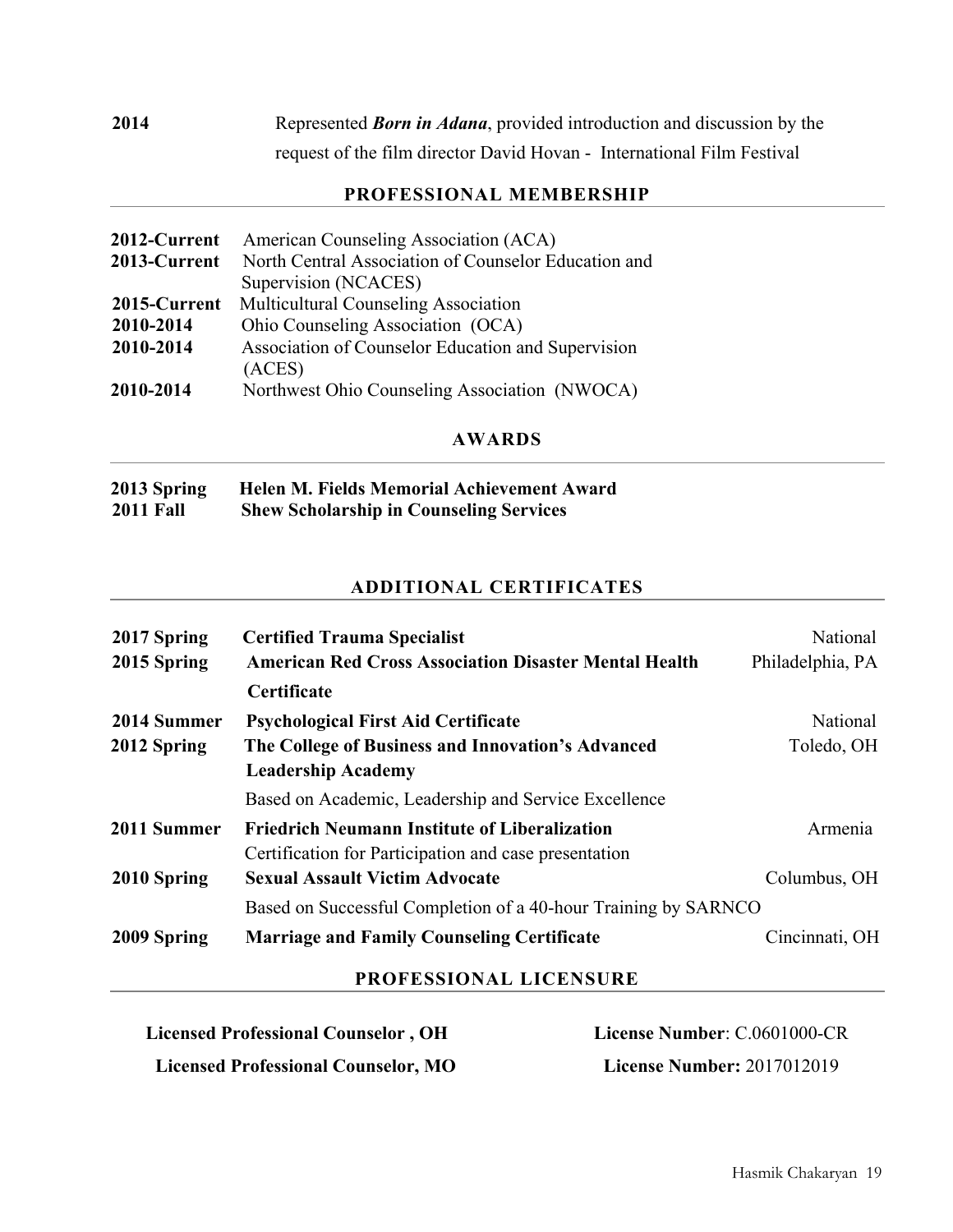# **INTERNATIONAL LEADERHSIP AND ACTIVITIES**

## **2000 – 2005: Social Justice Projects** Armenia and Romania

## *Director & Coordinator*

- Established, designed and Coordinated psycho-social projects for people living below poverty level and individuals with disabilities
- Conducted interviews with individuals and families regarding their living conditions, challenges, mental and emotional conditions
- Wrote psycho-social, educational, cultural and public health project proposals to raise awareness on human rights issues in Armenia, wrote grants to implement psycho-social, educational and cultural projects in the rural areas of Armenia
- Participated in, as well as coordinated fundraisers to carry out psycho-social projects for underprivileged families
- Consulted families on parenting skills, particularly those with children and elderly who had special needs and documented disabilities
- Established and coordinating children's and adolescents' summer camps and educational programs, lead activities & facilitating task-oriented and developmental groups to keep youth out of streets
- Taught youth basic life and communication skills, facilitated team-building group activities to help youth gain confidence, self-esteem

# **2004 - 2005 Krasnoselsk Project** Armenia

# *Founder, Director & Coordinator*

- Interviewed individuals and families in the region of Krasnoselsk, a war zone, reported on the inhumane conditions of people living in this region, wrote and coordinated the Creative Hands project in the framework of which taught women and girls how to knit and crochet
- Visited each family each weekend over a course of one year while teaching them new skills, conducted health assessment, evaluation of living conditions, child malnourishment, disabilities, and other life challenges
- Facilitated women's groups on healthcare, hygiene, emotional and mental health, intimate partner violence, and education, taught families skills to create things for sale to obtain money for food; taught women budgeting, food distribution over the month
- Distributed food packages to each family at the end of the project, distributed clothing, blankets and hygiene products to each family, distributed the first knitted hats, socks and sweaters to the children in the orphanages teaching families to always reach out to those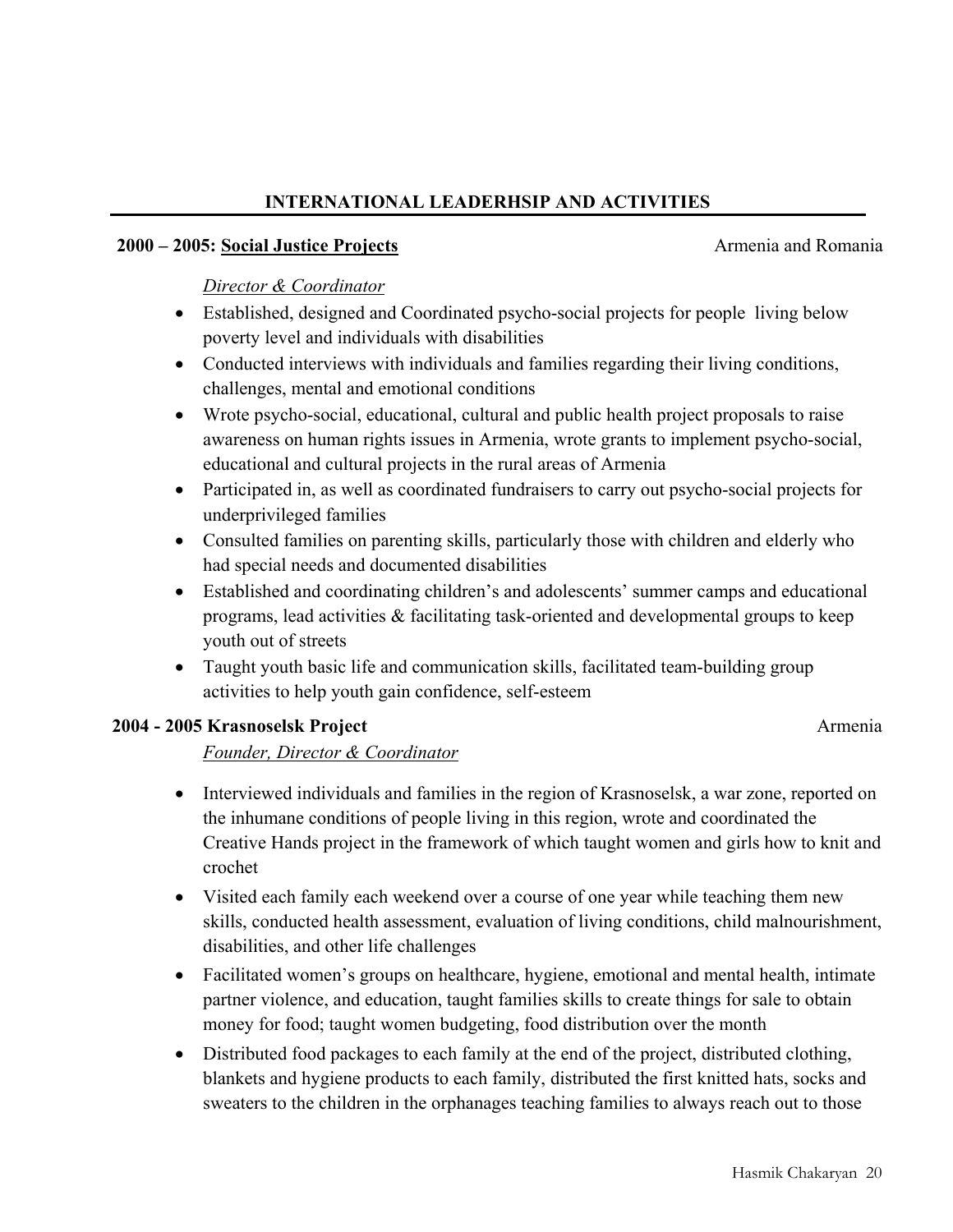less fortunate, conducted on-going evaluation on each individual/family learning, participation and growth (as well as change if any).

#### **2003 - 2004 Spitak Project** Armenia

## *Founder, Director & Coordinator*

- Interviewed individuals and families in the region of Spitak, an earthquake zone, reported on the inhumane conditions of people living in this region, in temporary tents built after the earthquake with intention to move them to permanent housing, wrote and coordinated the Chickens to Families project in the framework of which taught families how to build a place for chickens, care for them, maintain health and safety for the birds and harvest eggs, organized fundraiser activities to raise money for the project
- Visited families each weekend over a course of one year while teaching them new skills, conducted health assessment, evaluation of living conditions, child malnourishment, disabilities, and other life challenges, facilitated women's groups on healthcare, hygiene, emotional and mental health, intimate partner violence, and education, taught families skills to raise their own food and make a living off of things they can make themselves, while budgeting, distributing food over the week and month
- Distributed food packages to each family at the end of the project, distributed clothing, blankets and hygiene products to each family, invited international journalists to the closing of the project and reported via media, conducted on-going evaluation on each individual/family participation and growth

## **2002 Dec**. **New Year Project** Armenia

# *Founder, Director & Coordinator*

Organized fundraiser, wrote grants for project implementation, received funding from the Smiles Foundation, reported project outcomes, bought presents for 45 children and nutritional food for mothers at delivery department of the Spitak hospital who were waiting to deliver and/or had already delivered, organized a cultural activity at the center of the city where the Christmas tree was placed on a stage, coordinated volunteers who would guide children to the stage to sing or share a poem to receive their New Year's gifts from the Santa Clause (Armenian version of him), *v*isited with the patients at the hospital *&* spent time with them.

## **2002 Oct**. **Exhibit & Fair** Armenia

#### *Founder, Director & Coordinator*

Identified the individuals with disabilities in the region of Spitak and surrounding villages, collected the works of 30 individuals with disabilities and presented them at an exhibitauction to sell handcrafts, designed the foyer and displayed and facilitated the sales of over 20 works and raised \$1000 all of which was given to the people who had created the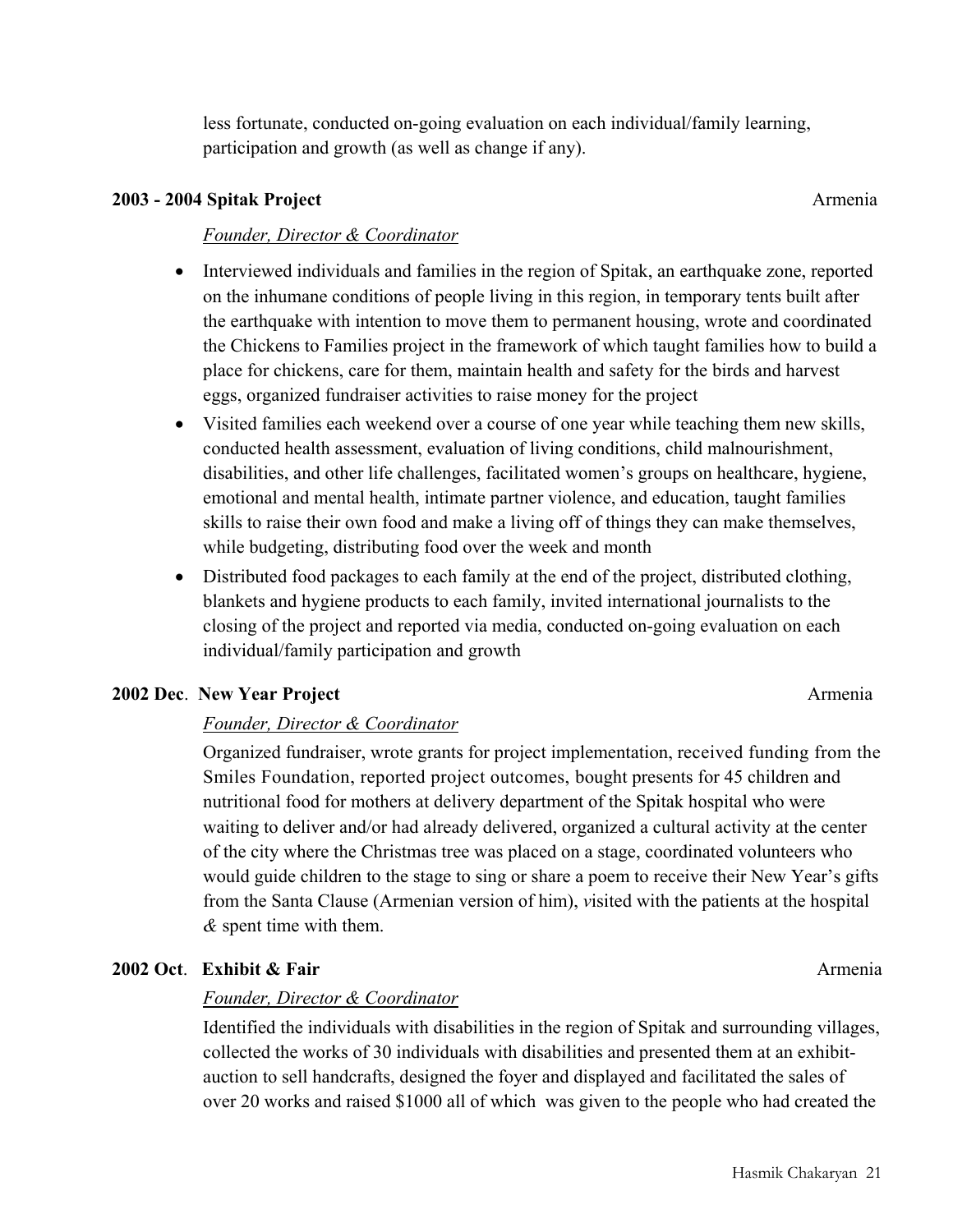works, represented disability issues to the audience advocating for disability rights and better living conditions, reported on the state of people with special needs, their inhumane living conditions as well as negative attitudes against them over the National Radio of Armenia

## **2001 Christmas Project** Armenia

## *Founder, Director & Coordinator*

Organized fundraiser, wrote grants for project implementation, distributed presents for 50 children mostly funded by the Smiles Foundation, identified marginalized families with extreme conditions; on Christmas day, visited each of those families with several volunteers and a Santa Clause (the Armenian version of him) to surprise the children and distribute presents (none of these children had ever seen a Santa Clause before because their families could never afford such luxury activities), visited with the families and played with the children.

# *2000* **Children's Dance & Song Festival** Armenia

*Cofounder & Coordinator* 

Organized fundraiser, wrote grants for project implementation, gathered 45 talented children from around the region and recruited the children's dance ensemble of the town, taught them stage art and rehearsed with them every day until the entire festival program was ready; *c*reated and distributed awards and certificates for all children and negotiated with the Ministry of Culture to validate the awards; negotiated with several specialists to take some of the very talented children under their wing and guide them to the music conservatory & theater schools.

# **\_\_\_\_\_\_\_\_\_\_\_\_\_\_\_\_\_\_\_\_\_\_\_\_\_\_\_\_\_\_\_\_\_\_\_\_\_\_\_\_\_\_\_\_\_\_\_\_\_\_\_\_\_\_\_\_\_\_\_\_\_\_\_\_\_\_\_\_\_\_\_\_\_\_\_\_\_\_\_\_ INTERNATIONAL COLLABORATION**

Cooperated with the following National and International organizations throughout the years of implementing psycho-social, cultural, educational and advocacy projects and represented Armenia:

- $\checkmark$  The Smiles Foundation Charity Based in England branch in Romania
- $\checkmark$  World Vision International Branch of Armenia
- UMCOR Branch Armenia
- $\checkmark$  UNESCO Based in Austria
- $\checkmark$  Nor Spitak Non-Profit Organization of Individuals with Disabilities Armenia
- $\checkmark$  Armenian Red Cross Society Yerevan and Spitak branches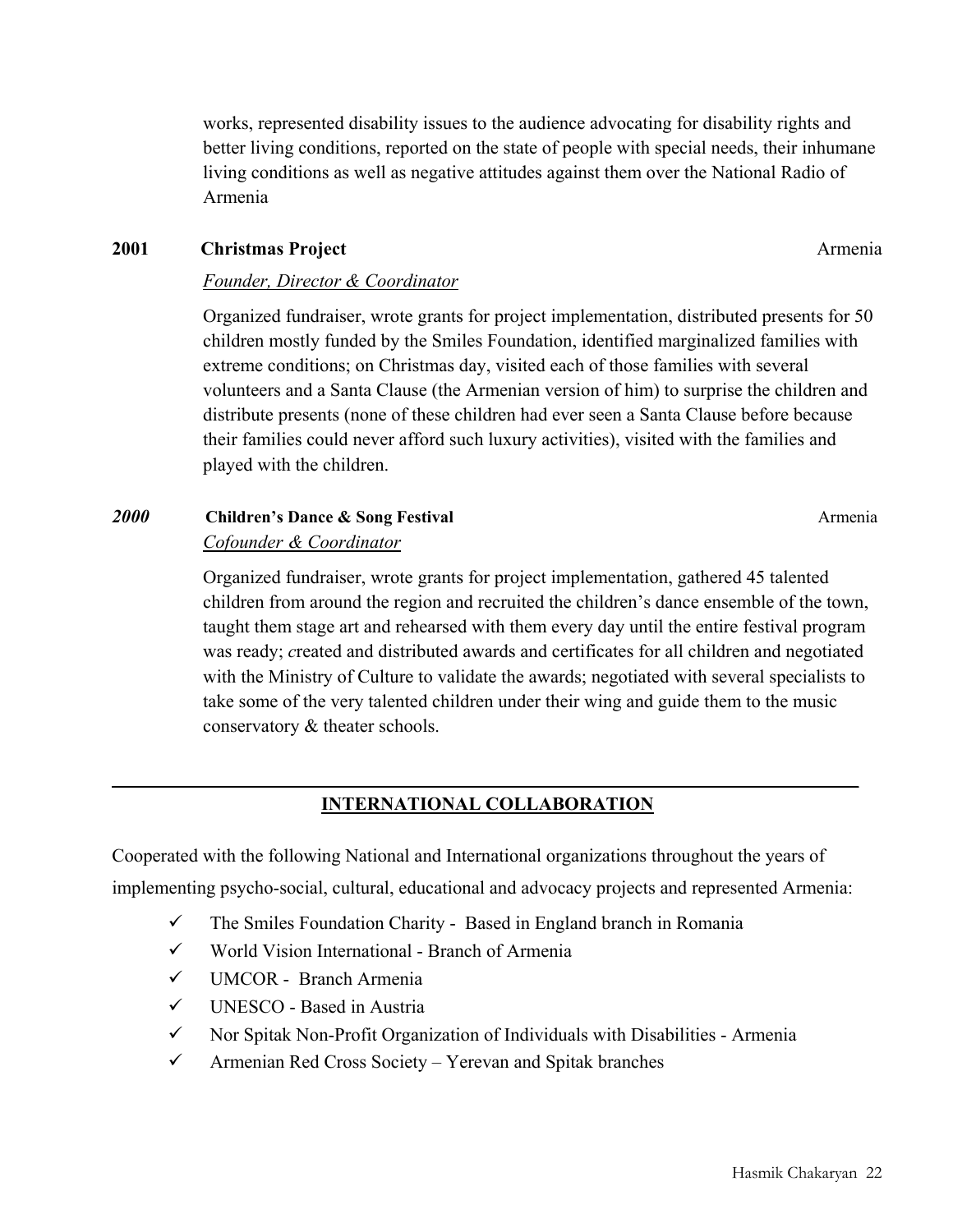#### **Select Works**

- **Chakaryan, H**. & Khalatyan, A. (May 2005). Byurakan as a Historical Value (Published in Russian). *Первая Газета, 3-5.*
- **Chakaryan, H.** & Khalatyan, A. (April 2005). An Unprecedented Project Implemented in the Correctional Facility (in Armenian). *Первая Газета, 2-4.*
- **Chakaryan, H.,** Azatyan, A, & Muradyan, A., Badalyan, R. (May, 2004). How are Inmate Healthcare Procedures Carried Out in the Armenian Prison. (Published in Armenian). Aravot, 2-5.
- **Chakaryan, H.** (2004). Families Die of Starvation and Cold in Their Newly Received Apartments in Spitak (in Armenian). *Ynddimutyun [Opposition]*, 4-5.
- **Chakaryan, H.** (2003). Gypsy Rada Arrives in Armenia. *Первая Газета, 3-5.*
- **Chakaryan, H.** (2001). One Day at the Army Unit (in Armenian). *Screech of Soul, 2-4.*
- **Chakaryan, H.** (2001). What's on the mind of soldiers as they guard the borders? *Screech of Soul, 2-5.*
- **Chakaryan, H.** (2001). How can communication between families and soldiers on the borders be made possible? *Screech of Soul, 2-6.*

#### **Select Authored Scripts for Documentaries**

- **Chakaryan, H.** & Khachikyan, G. (2004). Krasnoselsk: People's Daily Life at the War Zone. *Documentary Film Script.* (In Armenian & English).
- **Chakaryan, H.** & Khachikyan, G. (2004). Krasnosels: How children cope with the aftermath and the constant threat of war. *Documentary Film Script.* (In Armenian & English).
- **Chakaryan, H.** & Khachikyan, G. (2004). Spitak: The Mourning City since the Earthquake. *Documentary Film Script.* (In Armenian & English).
- **Chakaryan, H.** & Khachikyan, G. (2004). Spitak: How people live 16 years since the day of the Earthquake. *Documentary Film Script.* (In Armenian & English).
- **Chakaryan, H.** & Khachikyan, G. (2004). Allan Hovhannes: World Famous Armenian Composer.  *Documentary Film Script.* (In Armenian & English).
- **Chakaryan, H.** & Khachikyan, G. (2002). "Huysi Avan" District of Hope: Construction of a New Residency for the Poor. *Documentary Film Script.* (In Armenian & English).